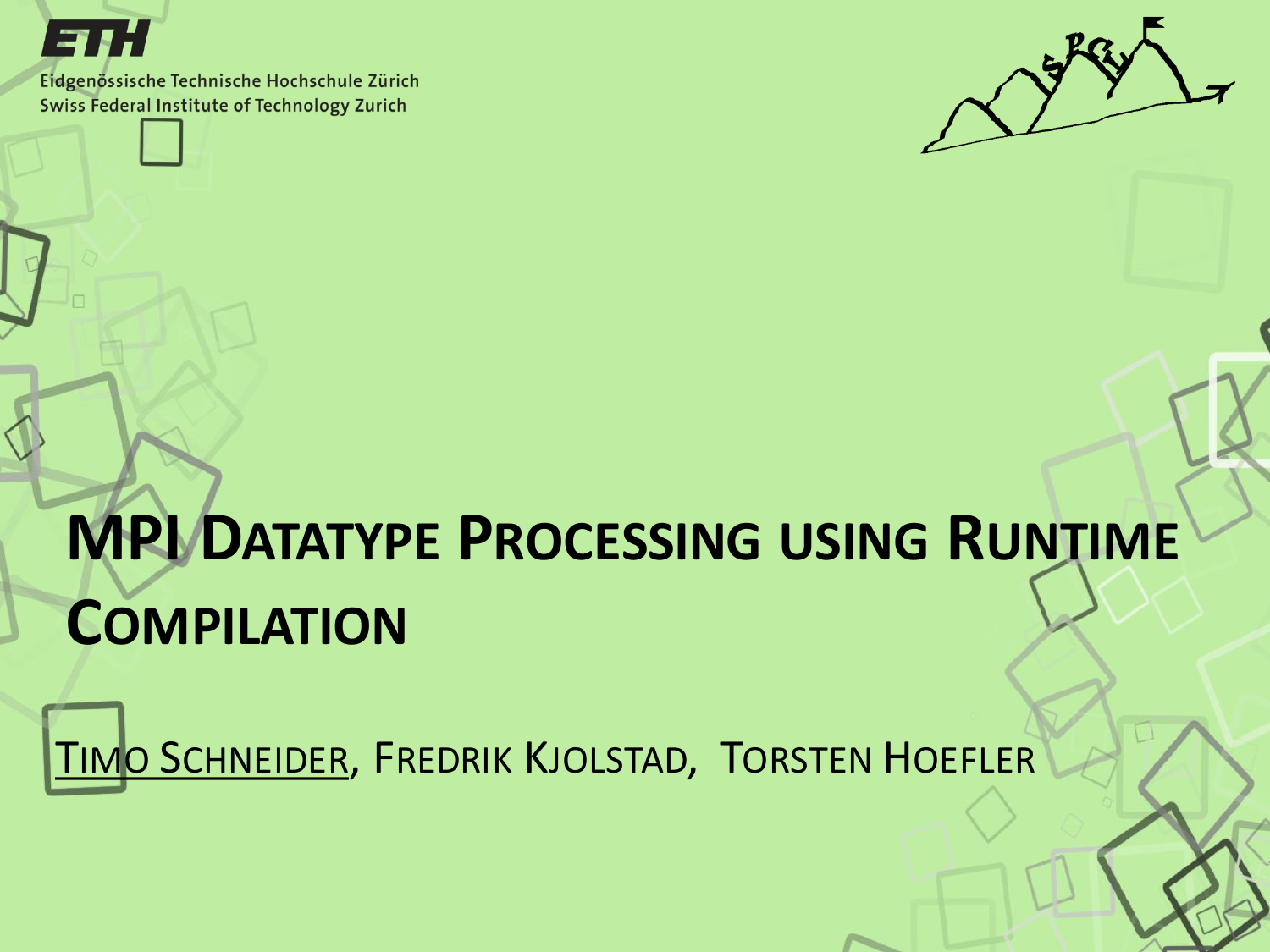#### **WHAT YOUR VENDOR SOLD**

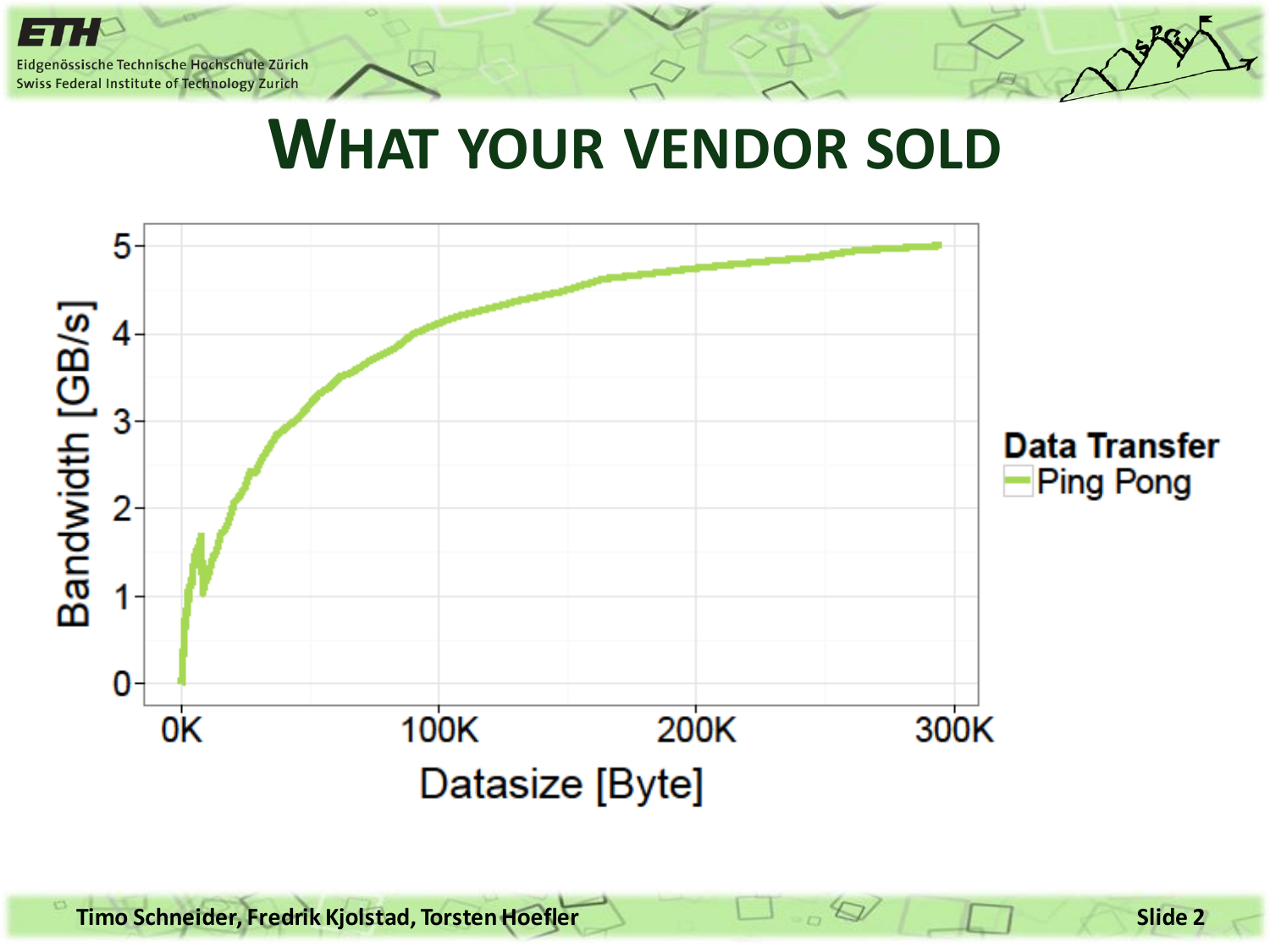#### **WHAT YOUR APPLICATIONS GET**

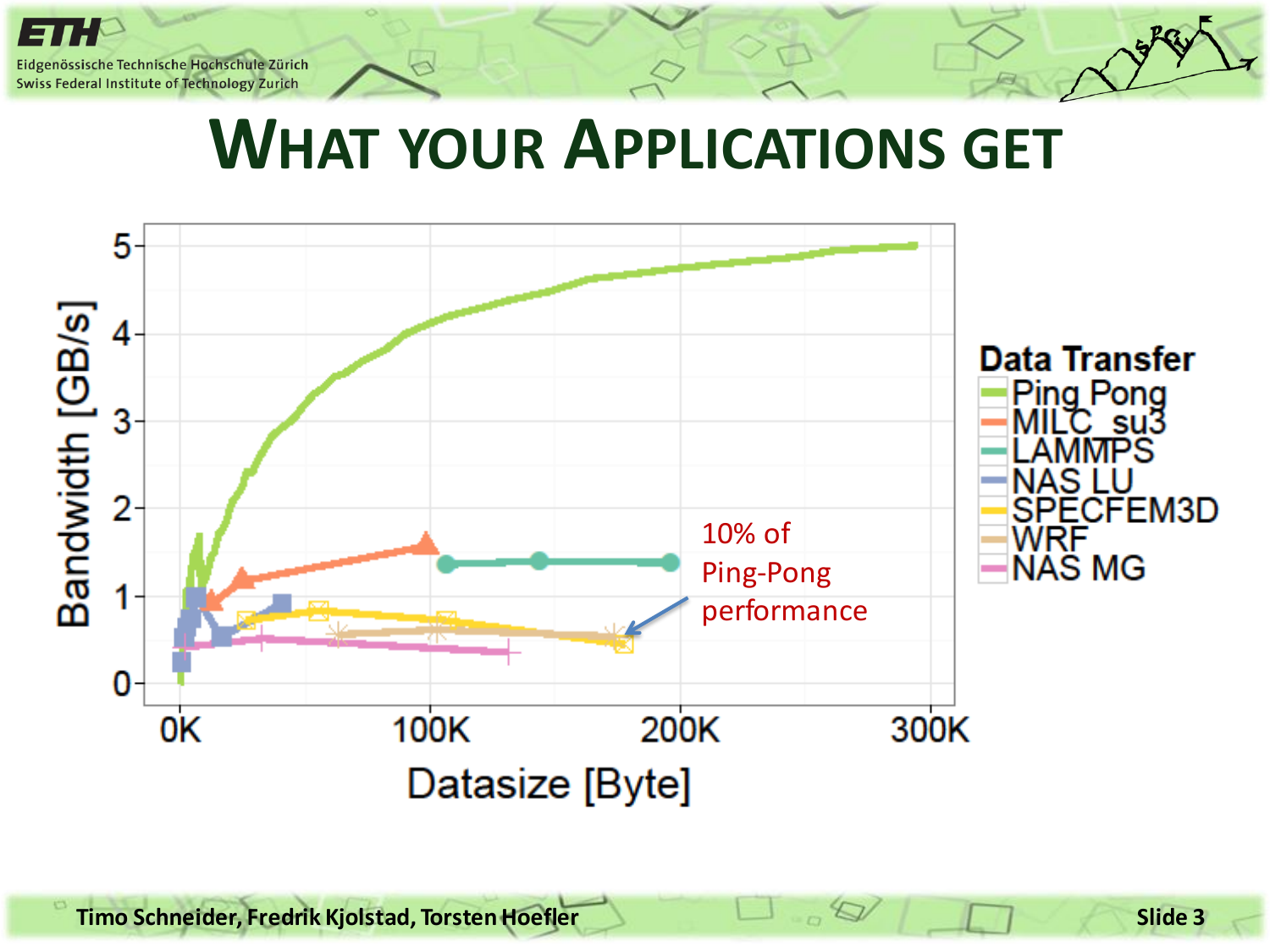#### **WHAT YOUR APPLICATIONS GET**

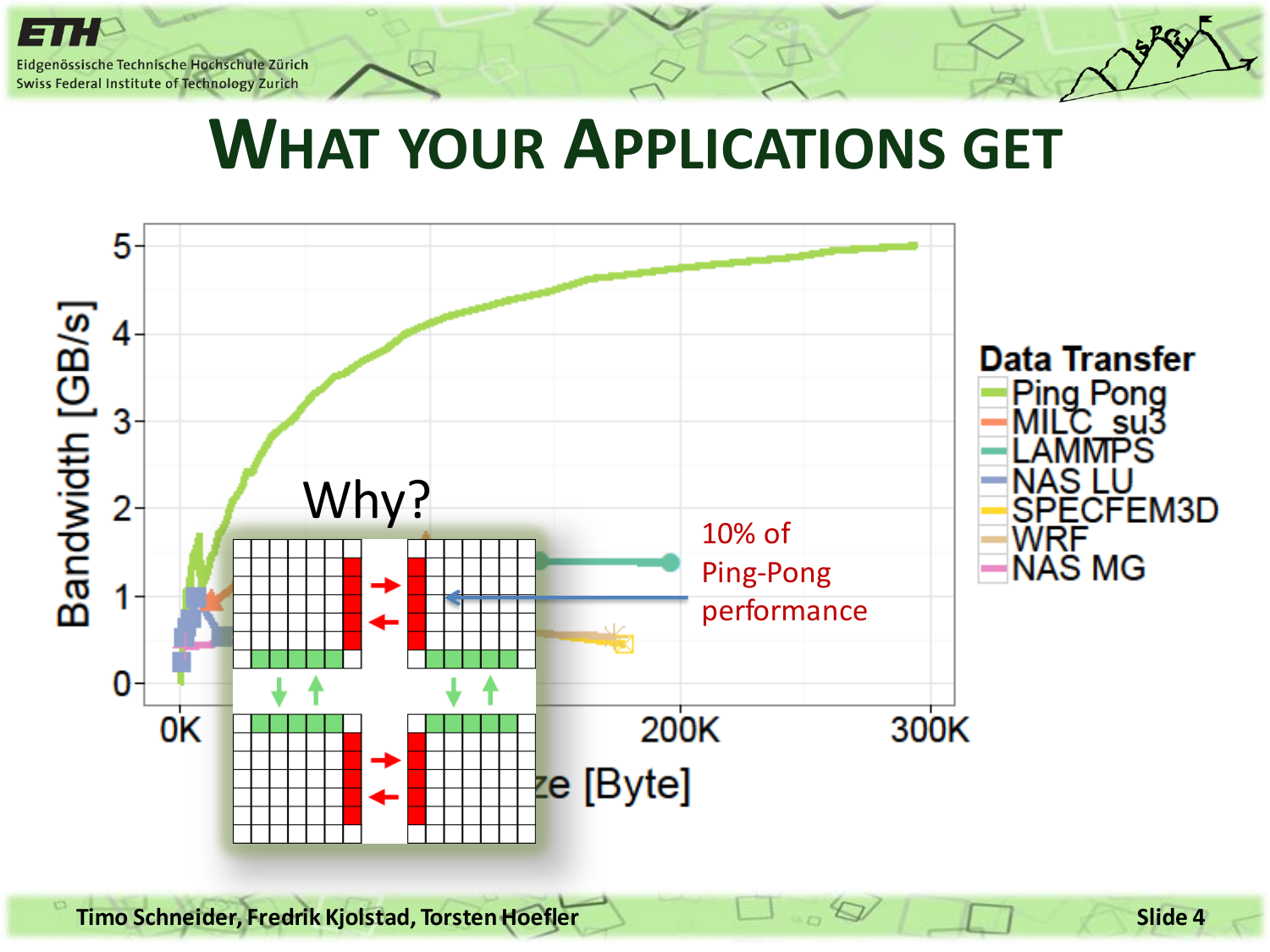#### **WHAT YOUR APPLICATIONS GET**



**Timo Schneider, Fredrik Kjolstad, Torsten Hoefler Slide 5**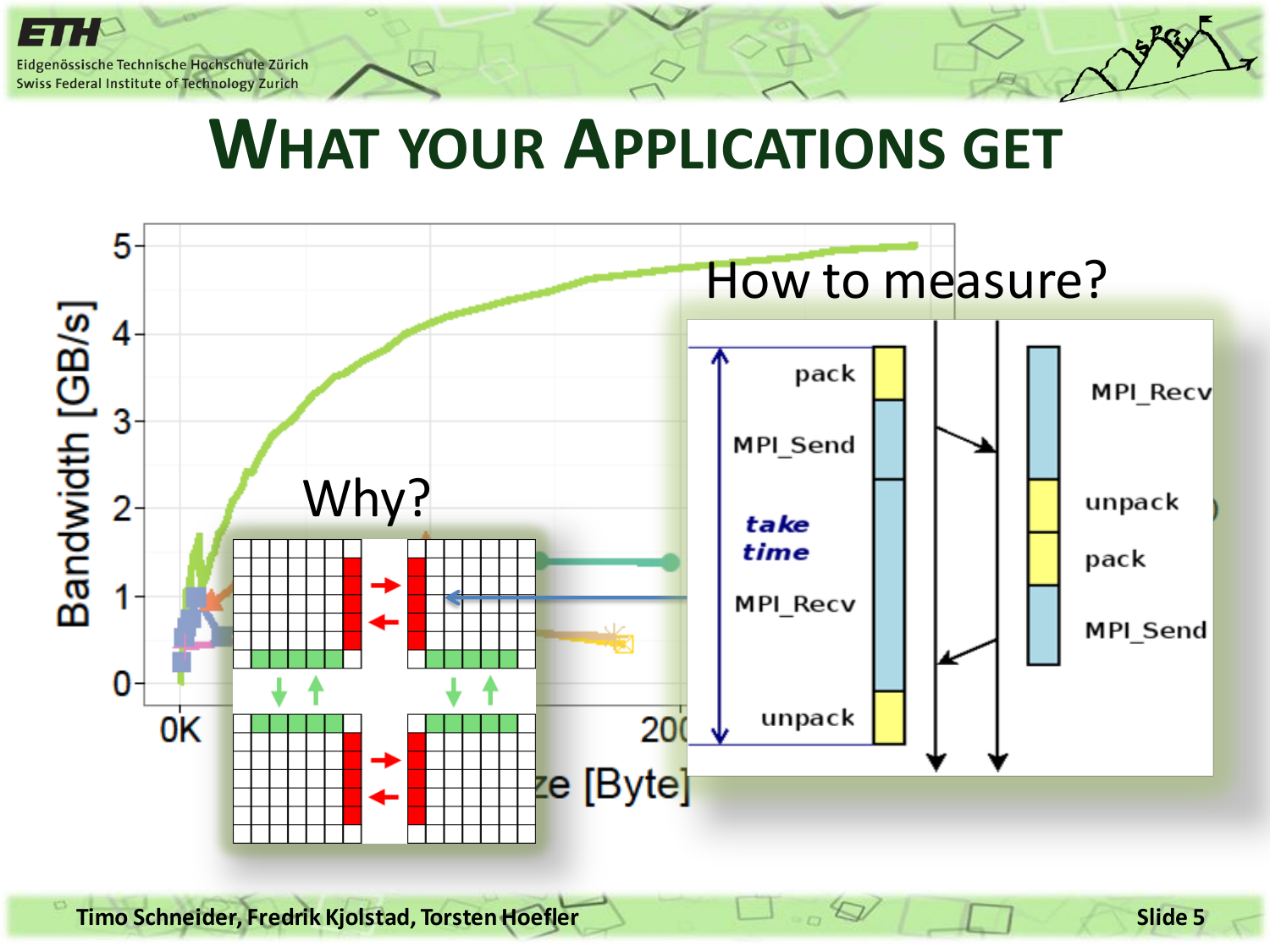

# **WHAT MPI OFFERS**

#### **Manual packing MPI Datatypes**

```
sbuf = malloc(N*sizeof(double))
rbuf = malloc(N*sizeof(double))
for (i=1; i < N-1; ++i) sbuf[i]=data[i*N+N-1]
MPI_Isend(sbuf, …)
MPI Irecv(rbuf, ...)
MPI_Waitall(…)
for (i=1; i < N-1; ++i) data[i*N]=rbuf[i]
free(sbuf)
free(rbuf)
```

```
MPI_Datatypent
MPI_Type_vector(N-2, 1, N, MPI_DOUBLE, &nt)
MPI Type commit(&nt)
MPI Isend(&data[N+N-1], 1, nt, ...)
MPI_Irecv(&data[N], 1, nt, ...)
MPI_Waitall(…)
MPI Type free(&nt)
```
- No explicit copying
- Less code
- Often slower than manual packing (see [1])

[1] Schneider, Gerstenberger, Hoefler:

Micro-Applications for Communication Data Access Patterns and MPI Datatypes

**Timo Schneider, Fredrik Kjolstad, Torsten Hoefler Slide 6 Slide 6 Slide 6**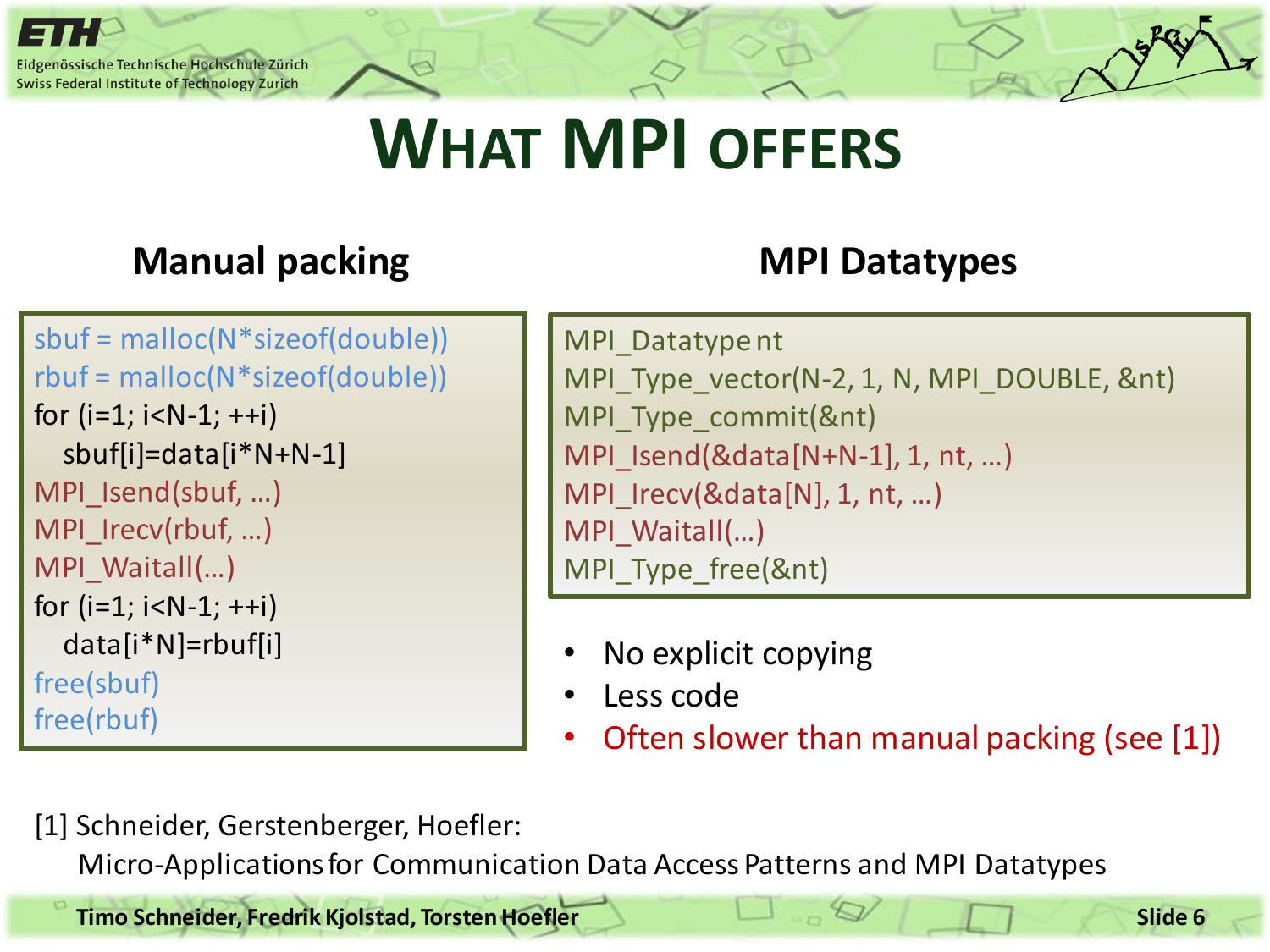MPI DDTs are interpreted at runtime, while manual pack loops are compiled

 $bt = Vector(2, 1, 2, MPIBYTE)$ nt =Vector(N, 1, 4, bt)



If  $(dt.type == VECTOR)$ for (int i=0; i<dt.count;  $i++$ ) { tin = inbuf; tout=outbuf for ( $b=0$ ;  $b$ <dt.blklen;  $d++$ ) { interpret(dt.basetype, tin, tout) } tin += dt.stride \* dt.base.extent tout = dt.blklen \* dt.base.size } inbuf += dt.extent  $outbuf += dt.size$ }

**Timo Schneider, Fredrik Kjolstad, Torsten Hoefler Slide 7 Slide 7 Slide 7**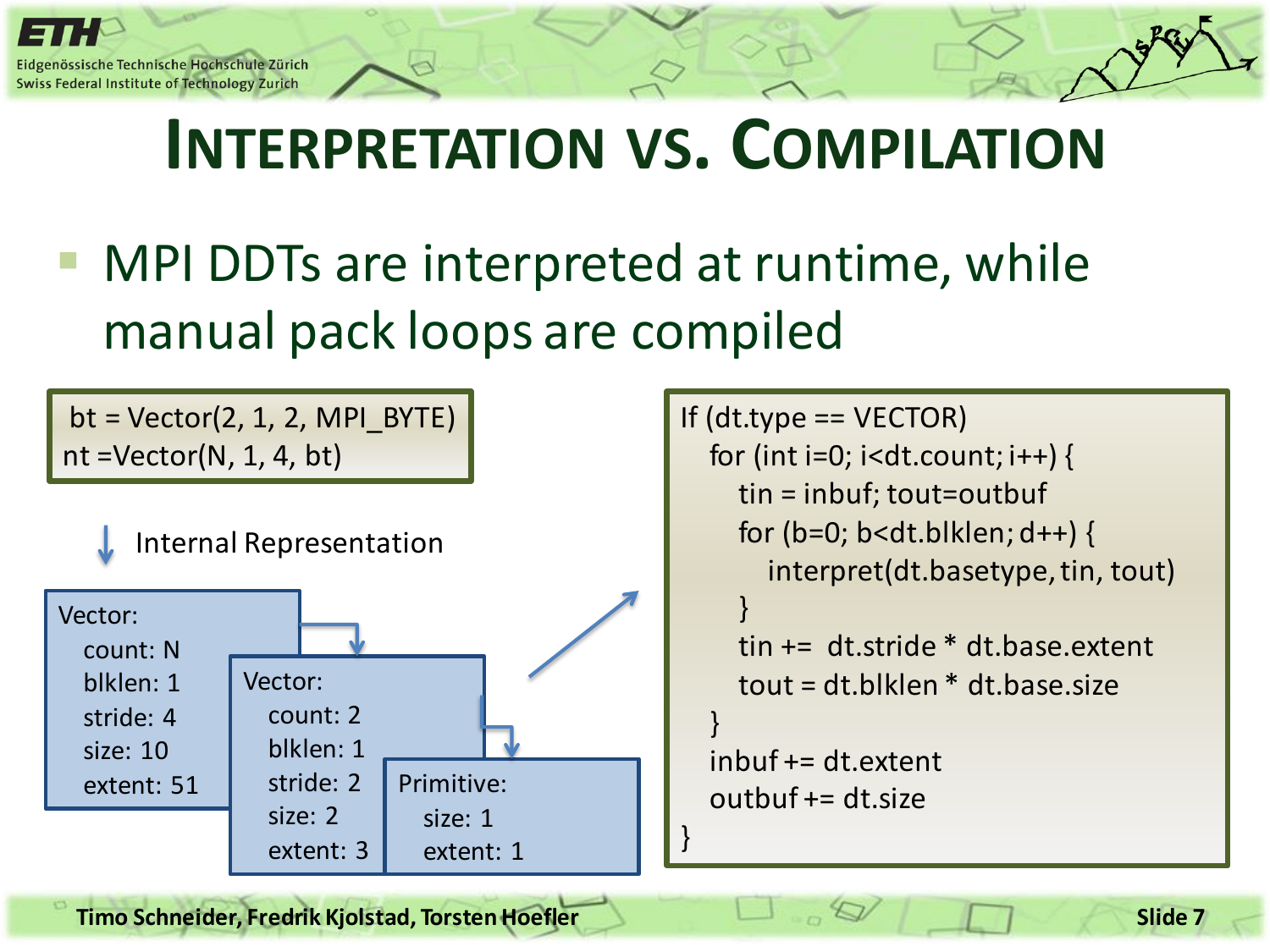}

 MPI DDTs are interpreted at runtime, while manual pack loops are compiled

```
• None of these variables are 
known when this code is compiled
```
• Many nested loops

```
If (dt.type == VECTOR)for (int i=0; i<dt.count; i++) {
     tin = inbuf; tout=outbuf;
    for (b=0; b<dt.blklen; d++) {
        interpret(dt.basetype, tin, tout)
 }
     tin += dt.stride * dt.base.extent
     tout = dt.blklen * dt.base.size
 }
   inbuf += dt.extent
   outbuf += dt.size
```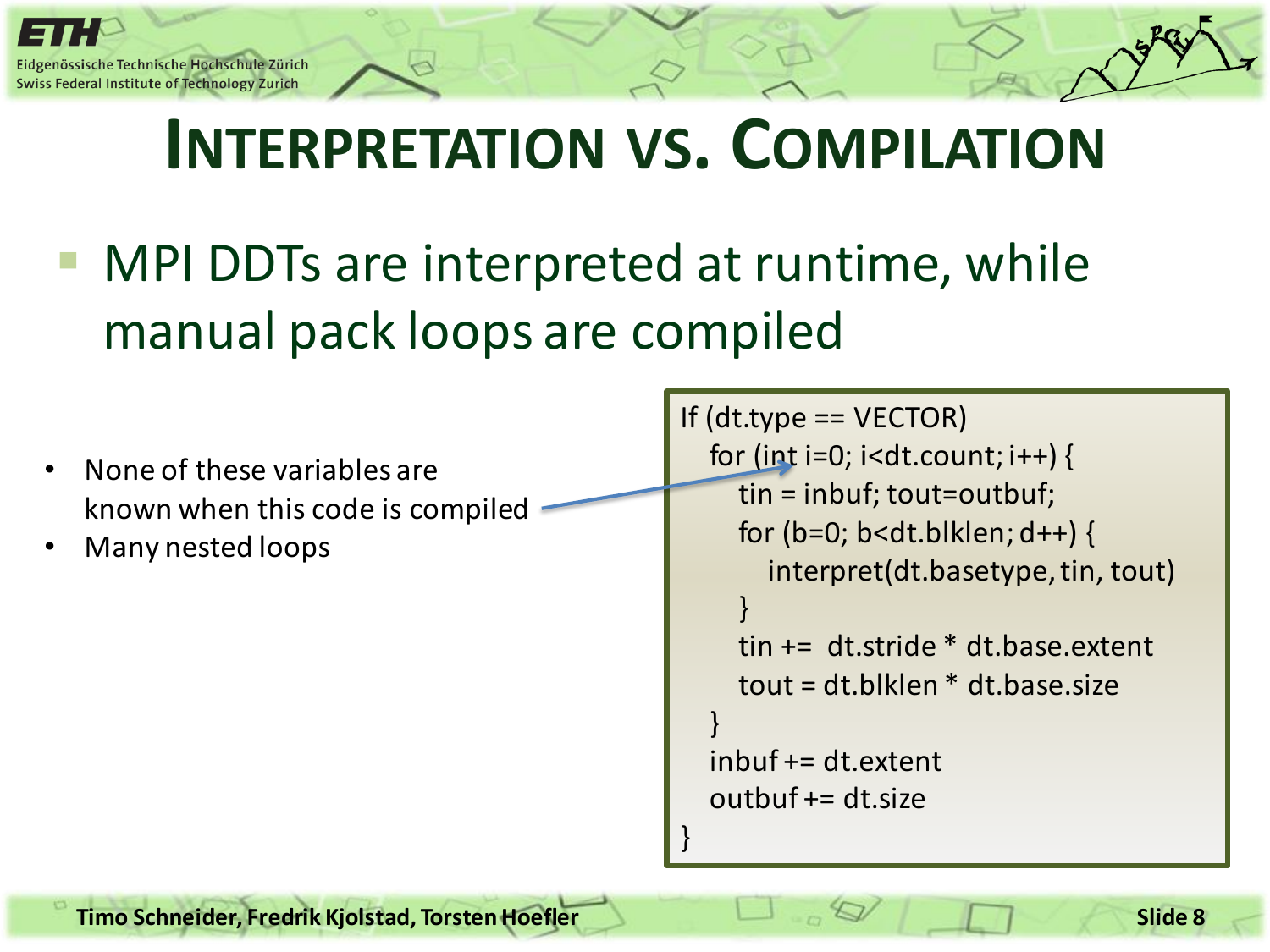```
for (int i=0; i < N; +i) {
  for(j=0; j < 2; ++j) {
     outbuf[j] = inbuf[j*2] }
  inbuf += 3*4outbuf += 2}
```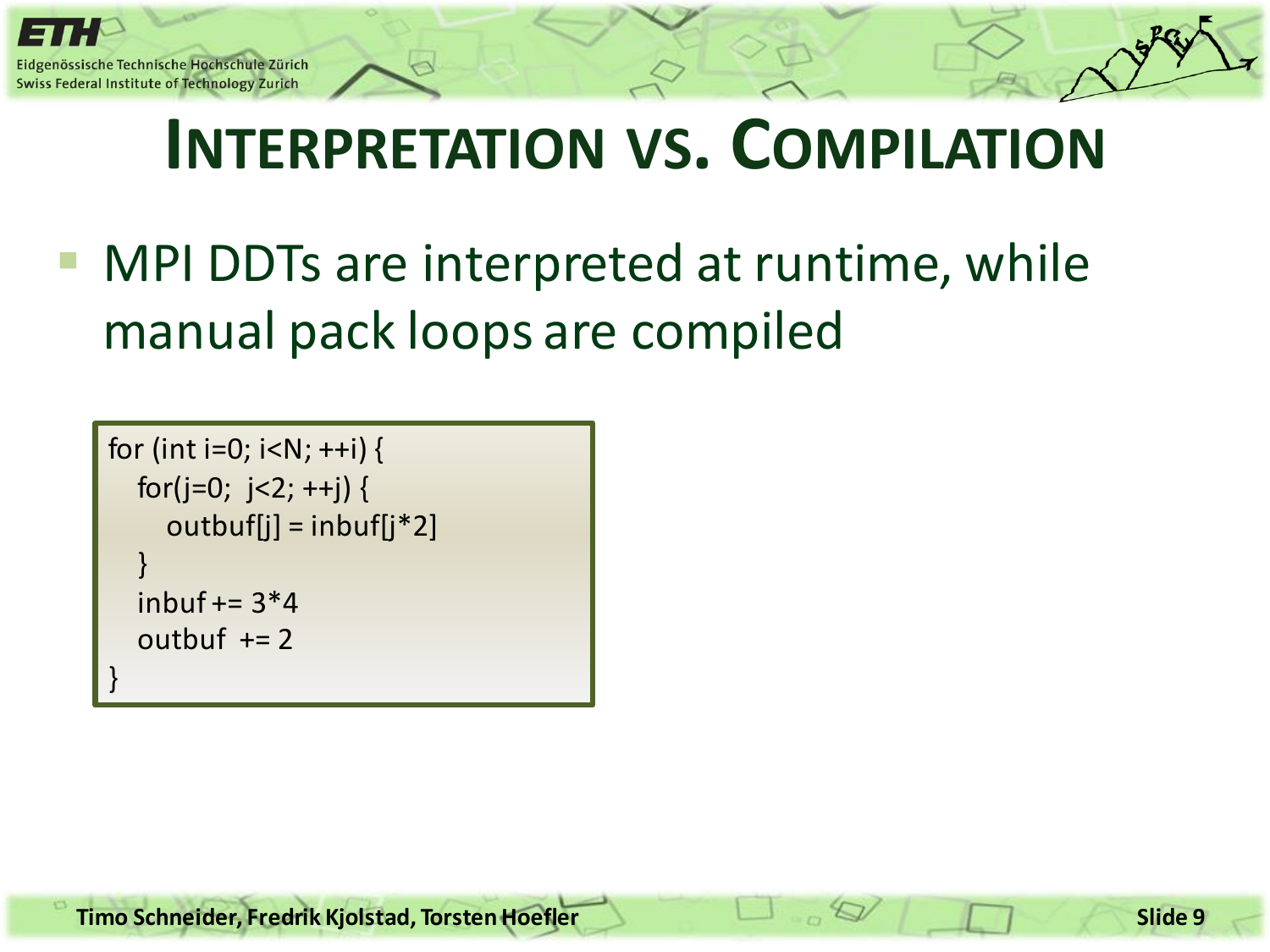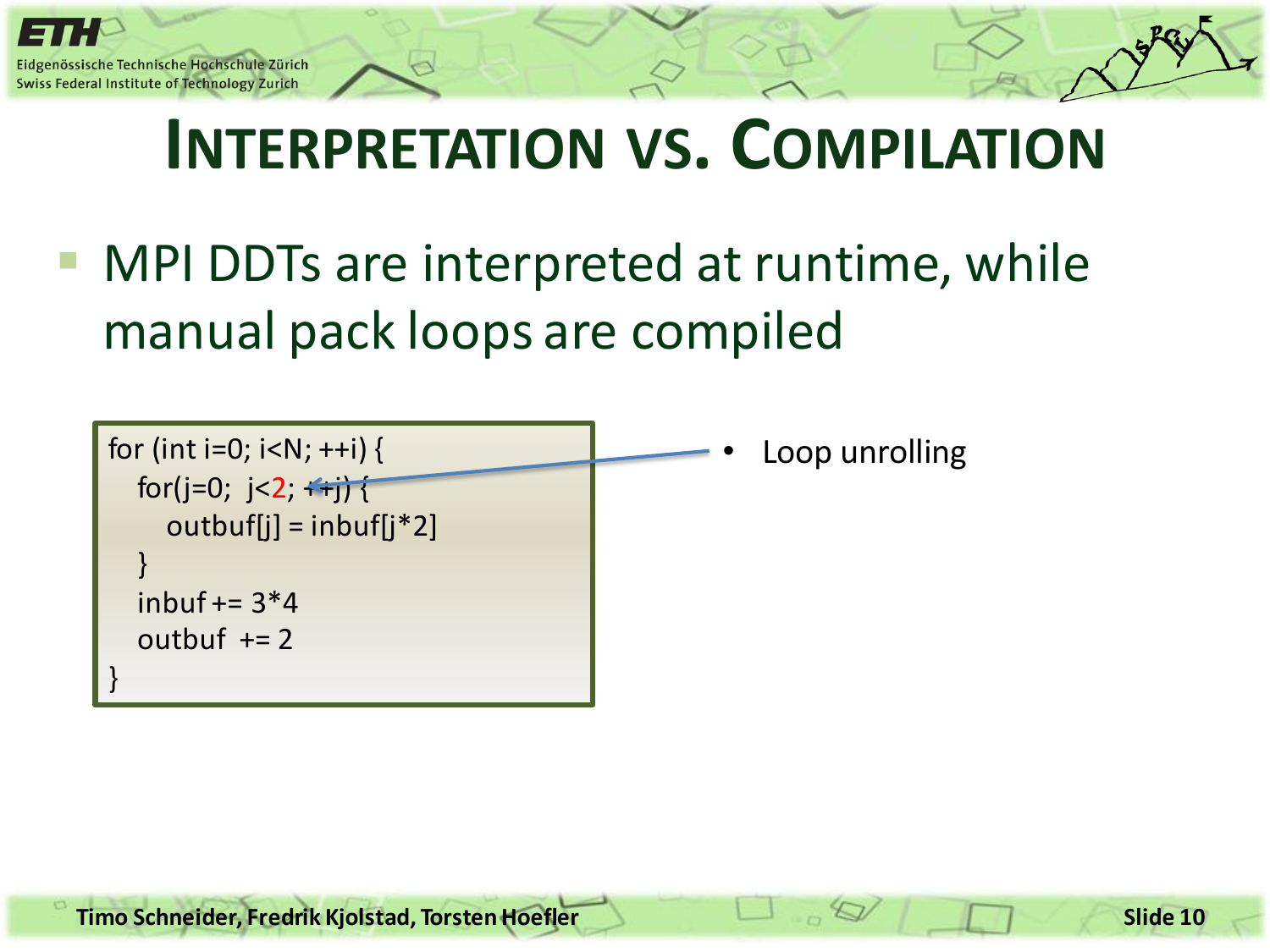| for (int i=0; i <n; ++i)="" th="" {<=""><th></th></n;> |  |
|--------------------------------------------------------|--|
| $int i = 0$                                            |  |
| $outbuf[i] = inbuf[i*2]$                               |  |
| outbuf[j+1] = inbuf[(j+1)*2]                           |  |
| inbuf $+=$ 3*4                                         |  |
| outbuf $+= 2$                                          |  |
|                                                        |  |

- Loop unrolling
- Constant Propagation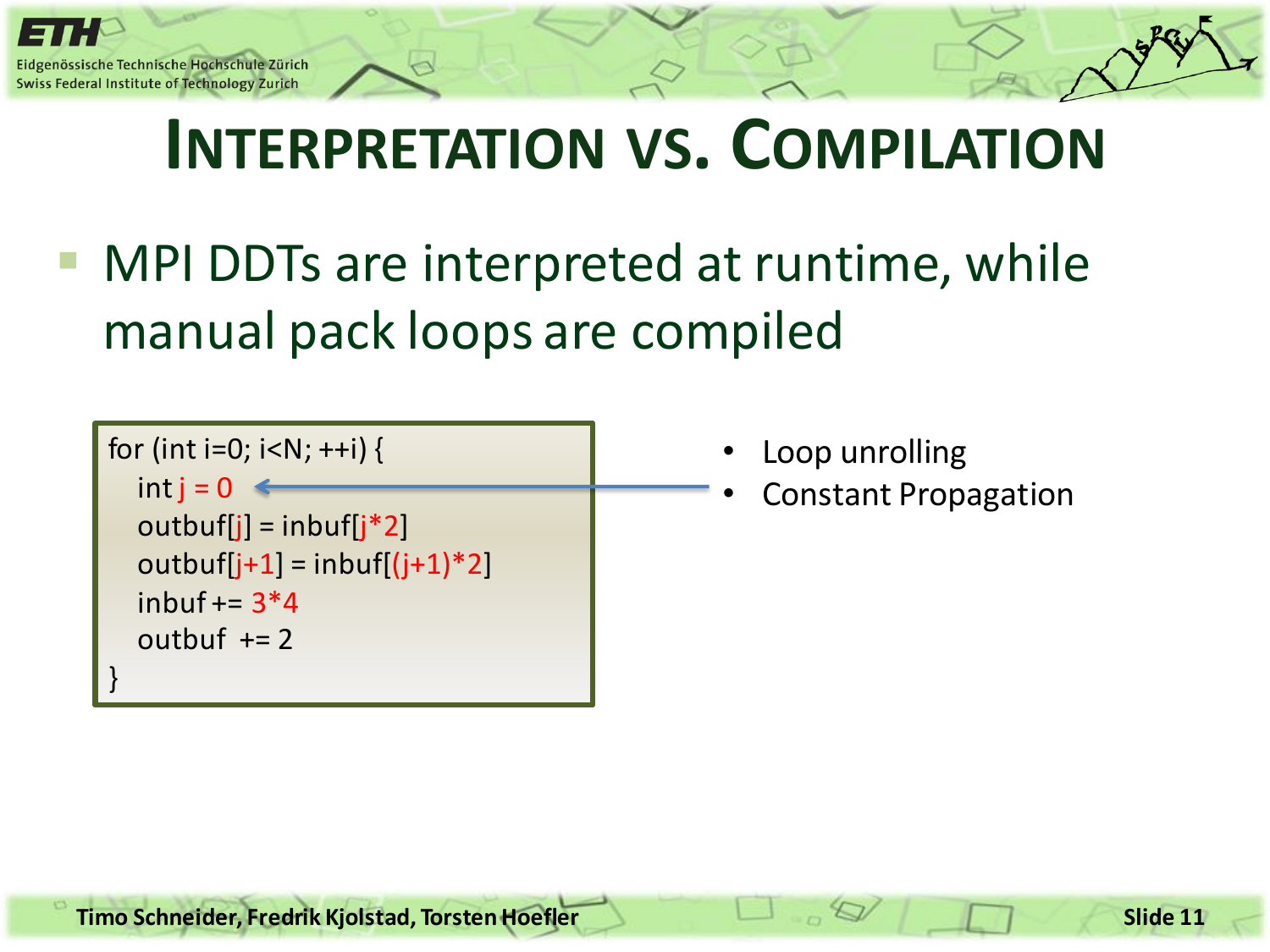

- Loop unrolling
- Constant Propagation
- Strength reduction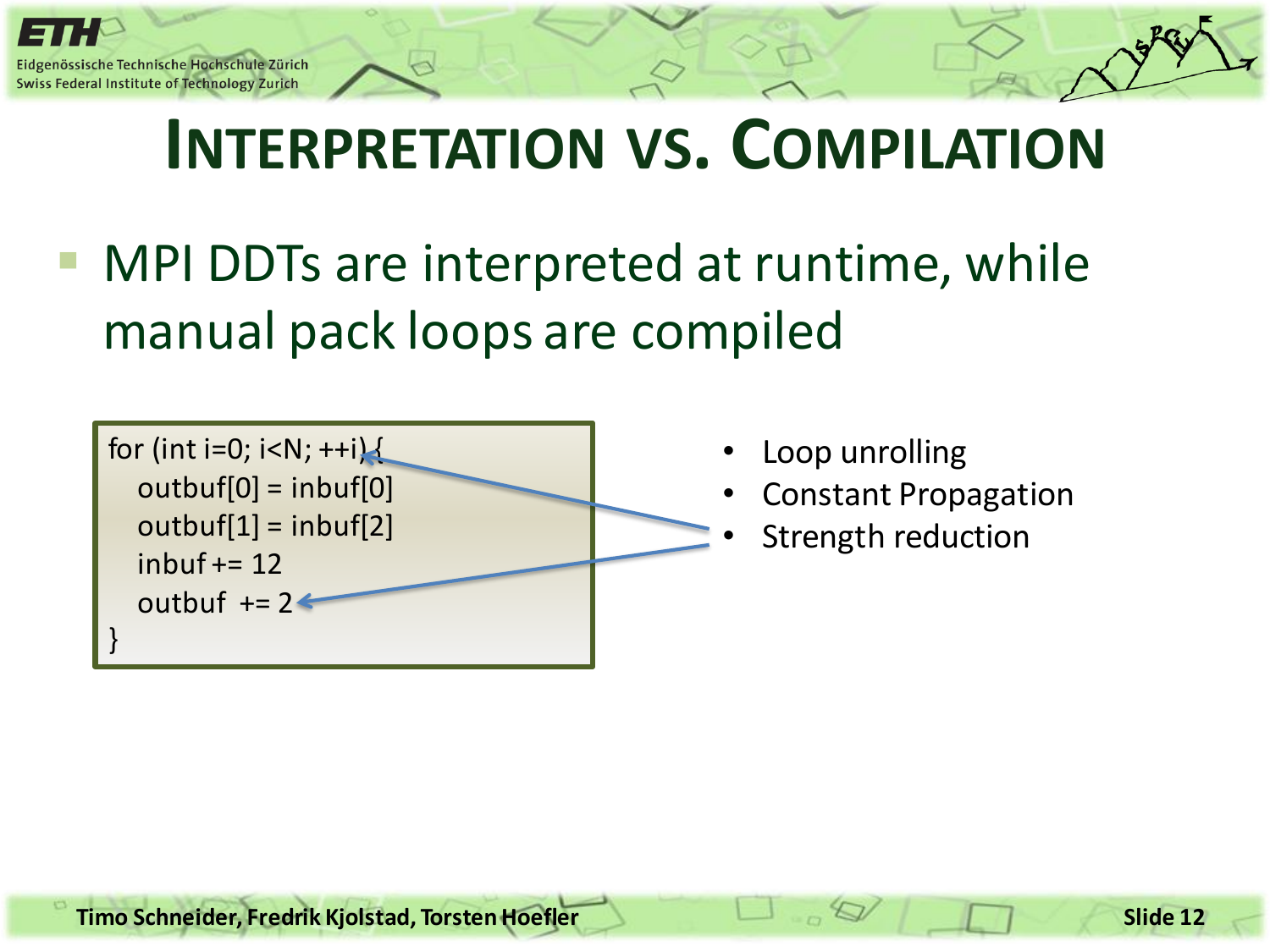

- Loop unrolling
- Constant Propagation
- Strength reduction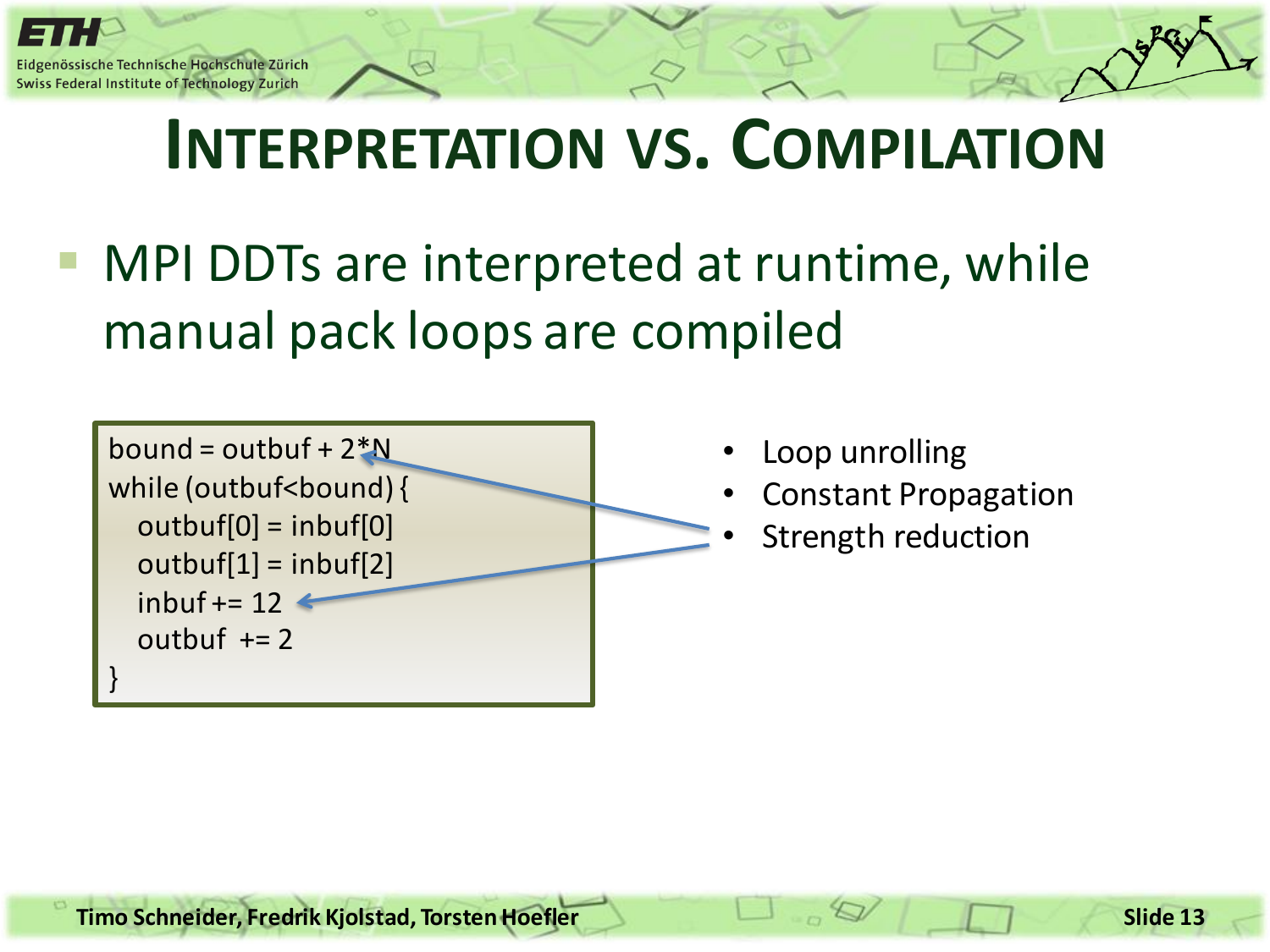```
bound = outbuf +2*Nwhile (outbuf<br/>shound) {
   outbuf[0] = inbuf[0]
  outbuf[1] = inbuf[2]inbuf += 12outbuf += 2}
```
- Loop unrolling
- Constant Propagation
- Strength reduction
- Unrolling of outer loop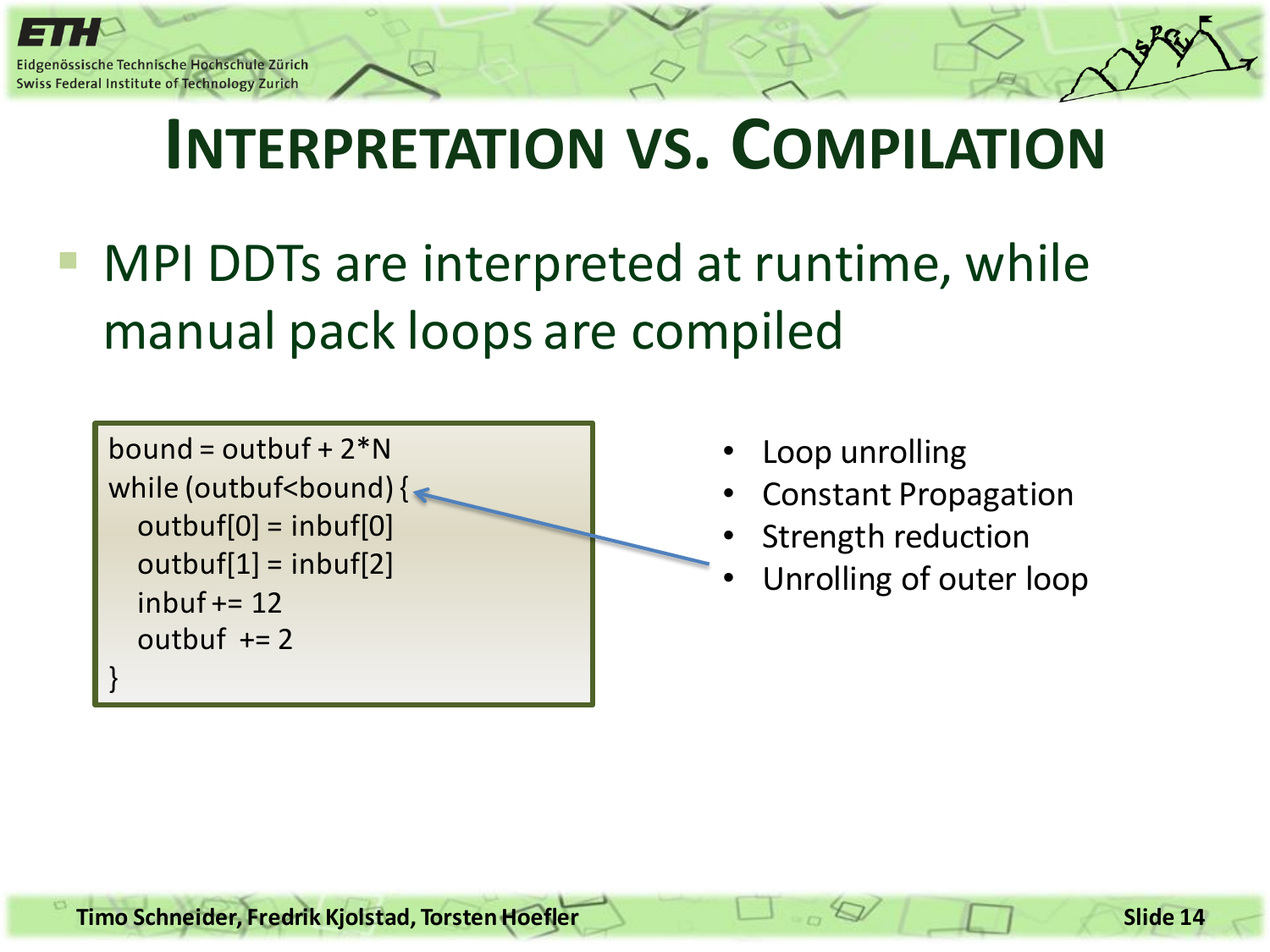```
bound = outbuf +2*Nwhile (outbuf<br/>bound) {
   outbuf[0] = inbuf[0]
  outbuf[1] = inbuf[2]inbuf += 12outbuf += 2}
```
- Loop unrolling
- Constant Propagation
- Strength reduction
- Unrolling of outer loop
- **SIMDization**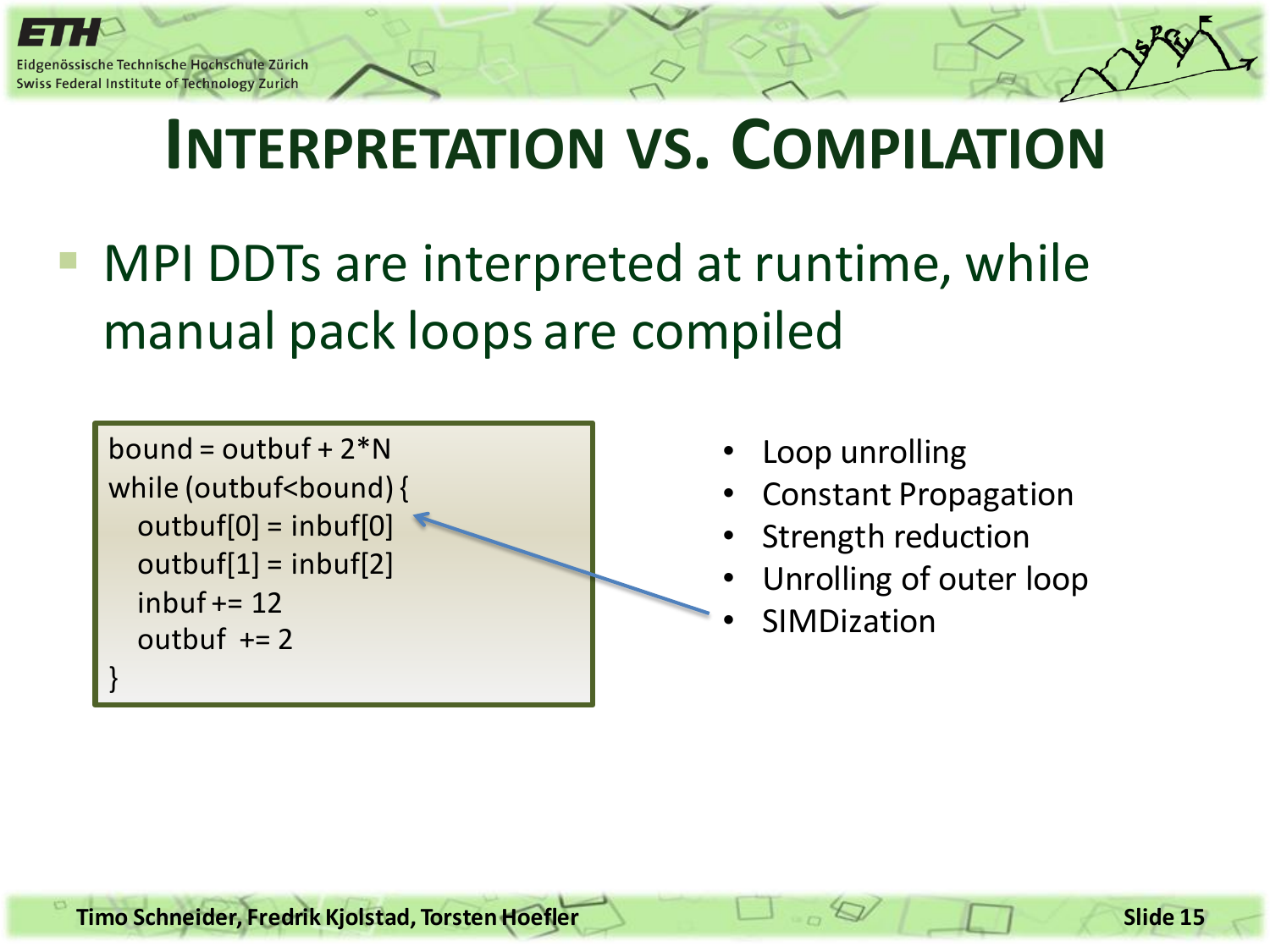

## **RUNTIME-COMPILED PACK FUNCTIONS**



**Timo Schneider, Fredrik Kjolstad, Torsten Hoefler Slide 16**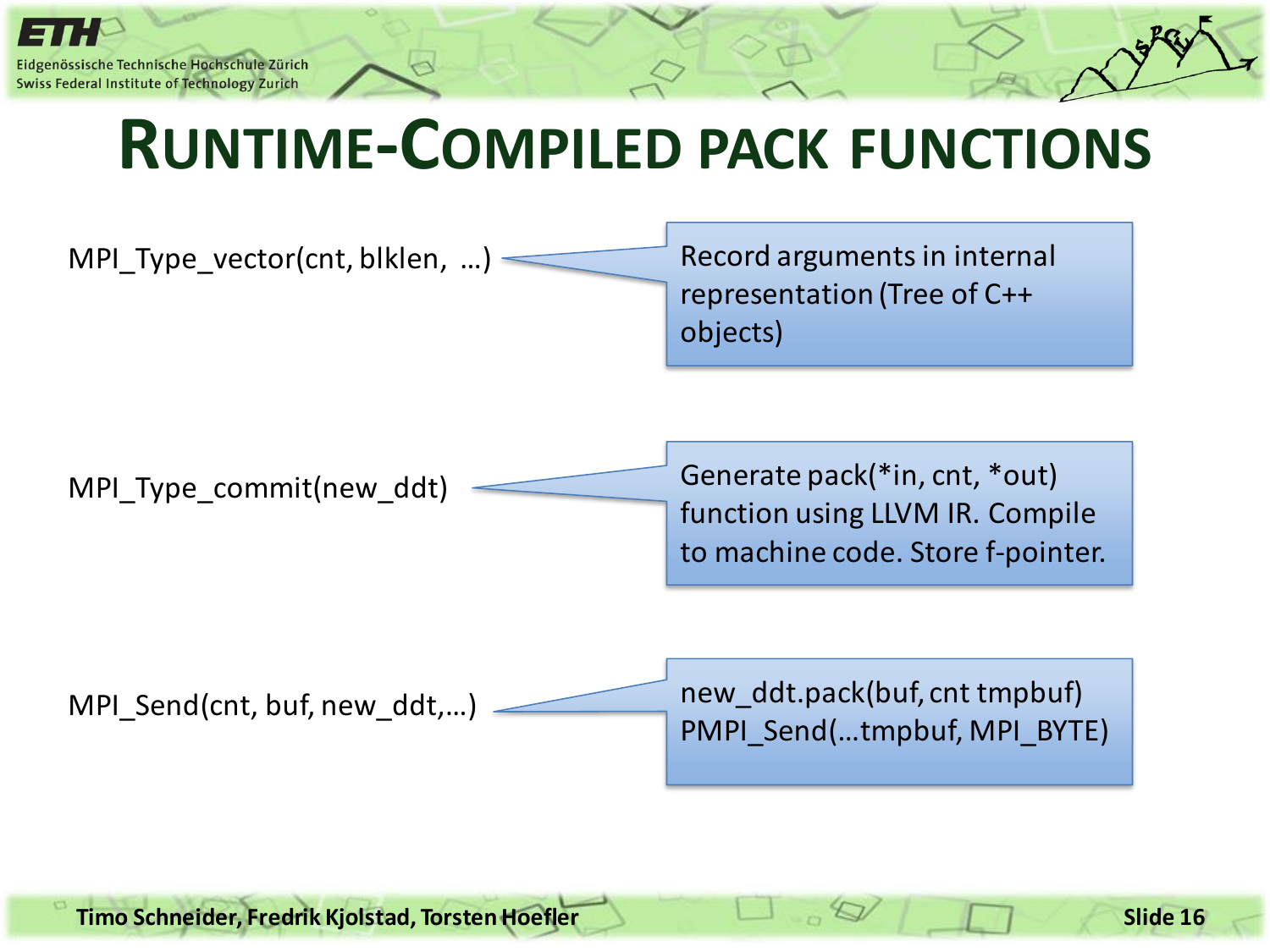

# **COPYING BLOCKS**

- Even for non-contiguous transfers, the "leaves" of the DDT are consecutive blocks
- If is important that we copy those blocks as efficiently as possible
- If the size of the cont. block is less the 256B we completely unroll the loop around it
- Use fastest available instruction (SSE2 on our test system)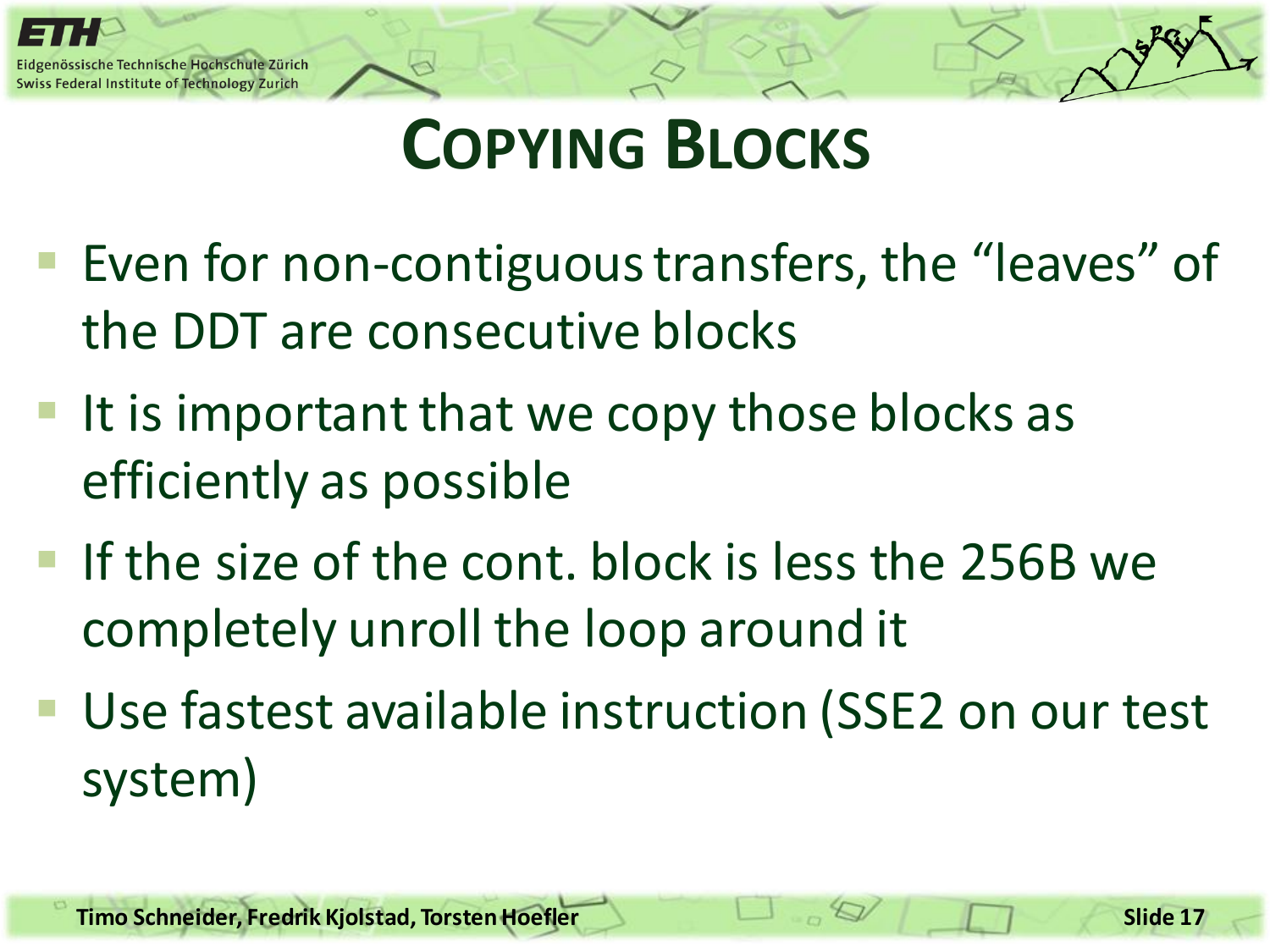## **BLOCK COPY PERFORMANCE**



In-cache measurement on AMD Interlagos CPU (Blue Waters test system)

**Timo Schneider, Fredrik Kjolstad, Torsten Hoefler Slide 18**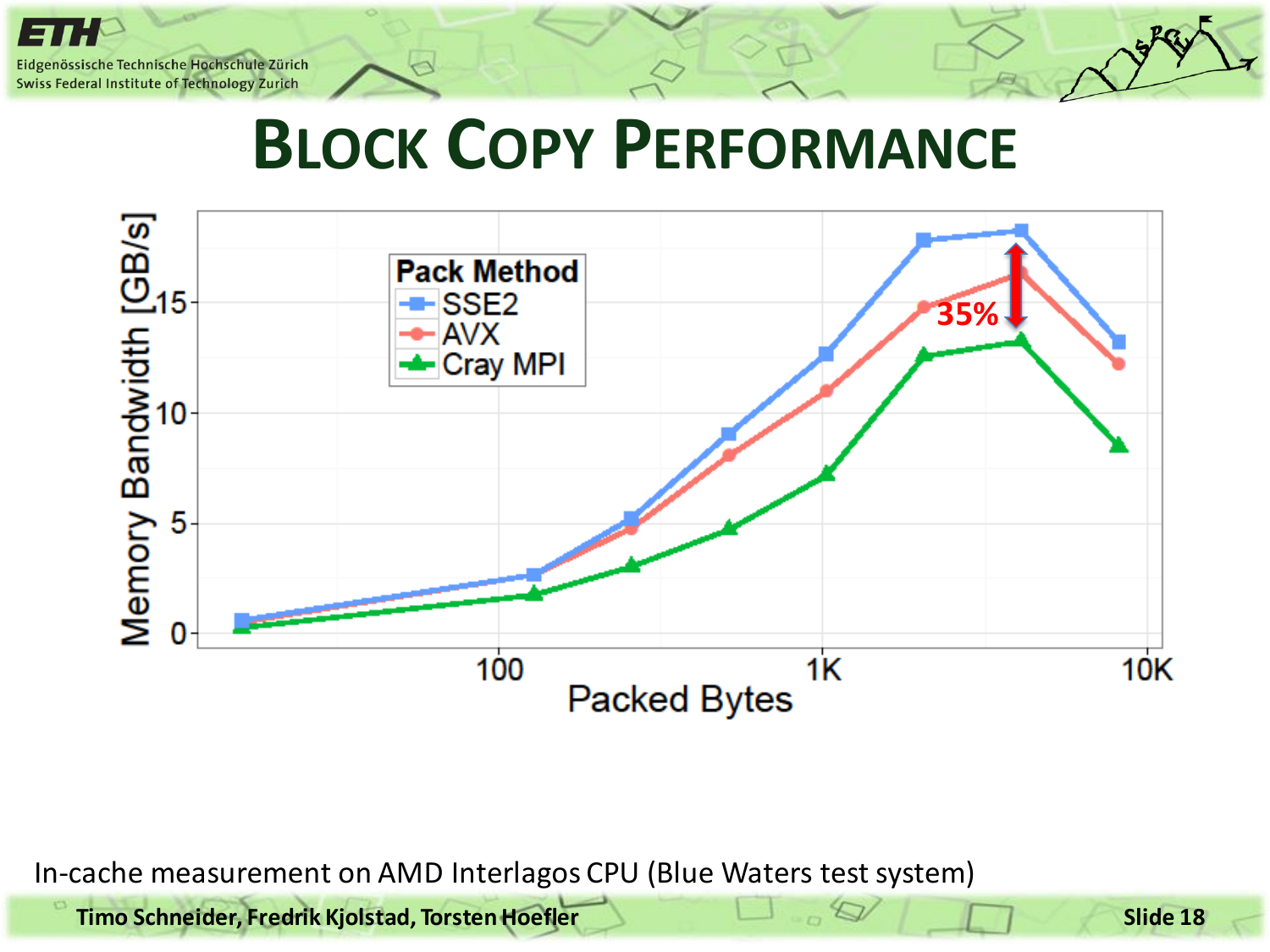

# **PACKING VECTORS**

- Vector count and size and extent of subtype are always known
- Use this to eliminate induction variables to reduce loop overhead
- **Unroll loop for innermost loop 16 times**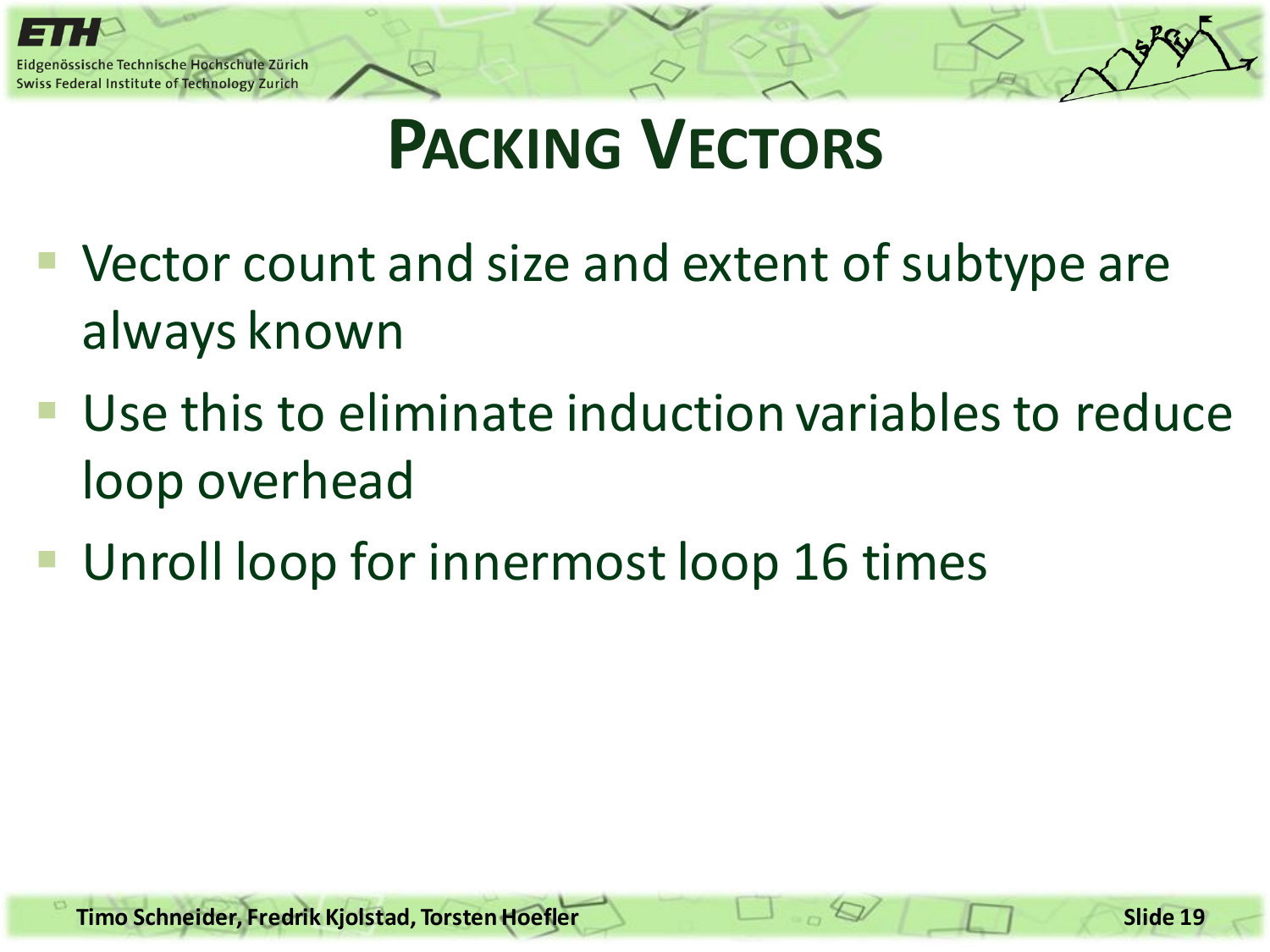## **VECTOR PACKING PERFORMANCE**

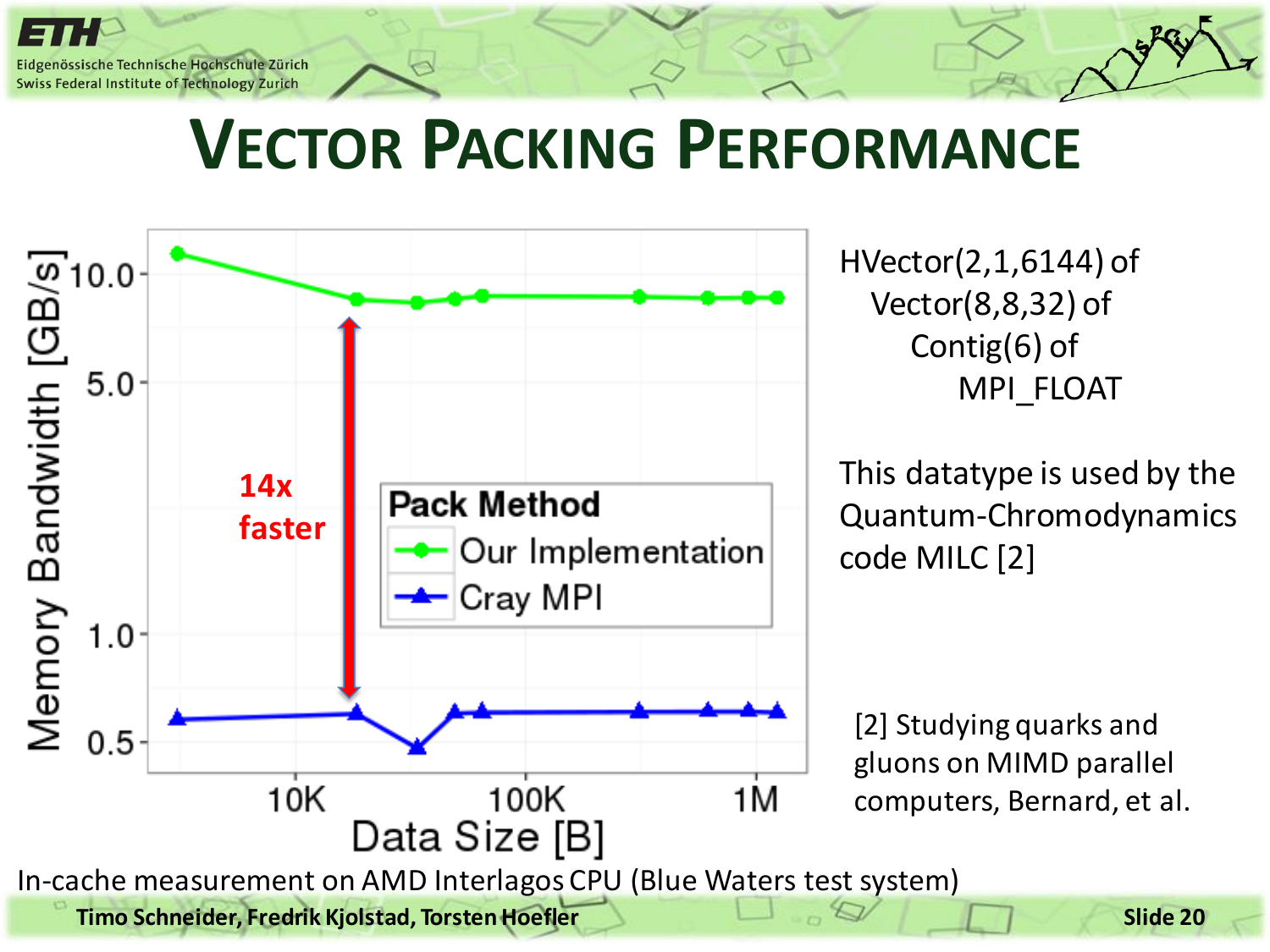

#### **IRREGULAR DATATYPES**

Depending on index list length:

copy(inb+off[0], outb+…, len[0]) copy(inb+off[1], outb+…, len[1]) copy(inb+off[2], outb+…, len[2])

Inline indexes into code

for (i=0; i<idx.len; i+=3) { inb0=load(idx[i+0])+inb inb1=load(idx[i+1])+inb inb2=load(idx[i+2])+inb // load oub and len copy(inb0, outb0, len0) copy(inb1, outb1, len1) copy(inb2, outb2, len2) }

Minimize loop overhead by unrolling the loop over the index list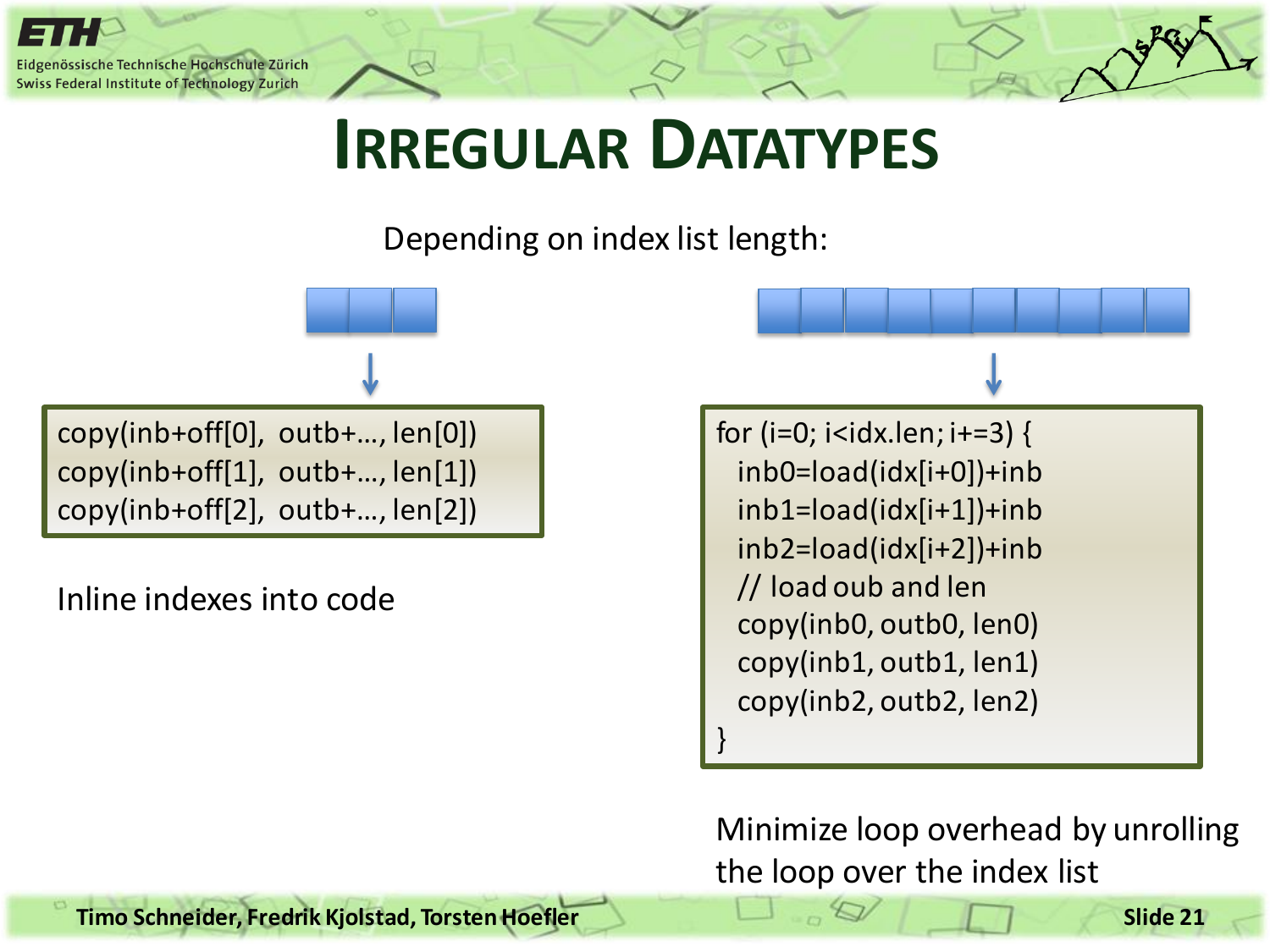

#### **IRREGULAR PACKING PERFORMANCE**



Hindexed DDT with random displacements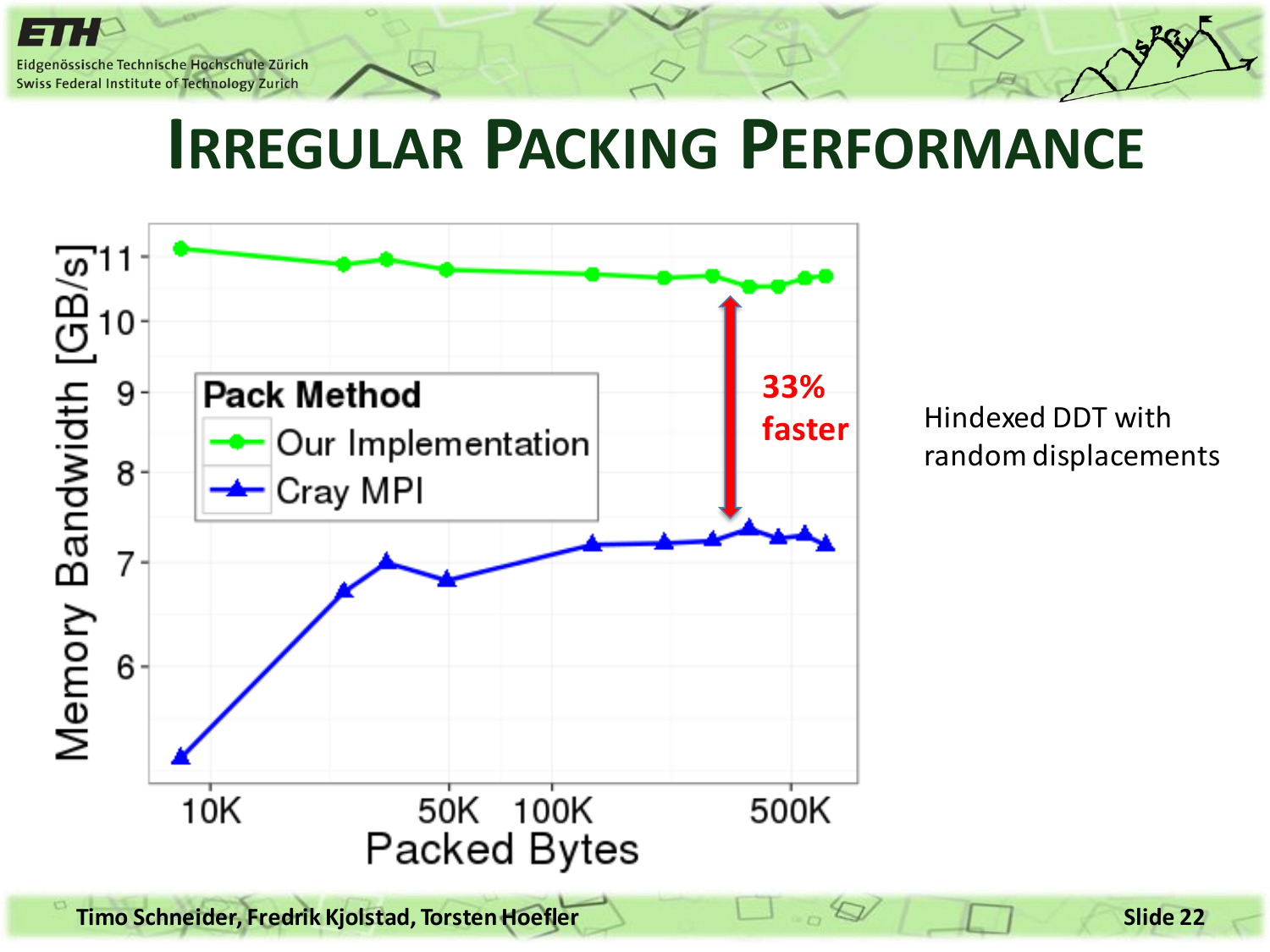

# **WHAT'S THE CATCH?**

- Emitting and compiling IR is expensive!
- Commit **should** tune the DDT, but we do not know how often it will be used – how much tuning is ok?
- Lets see how often we need to reuse the datatypes in a real application!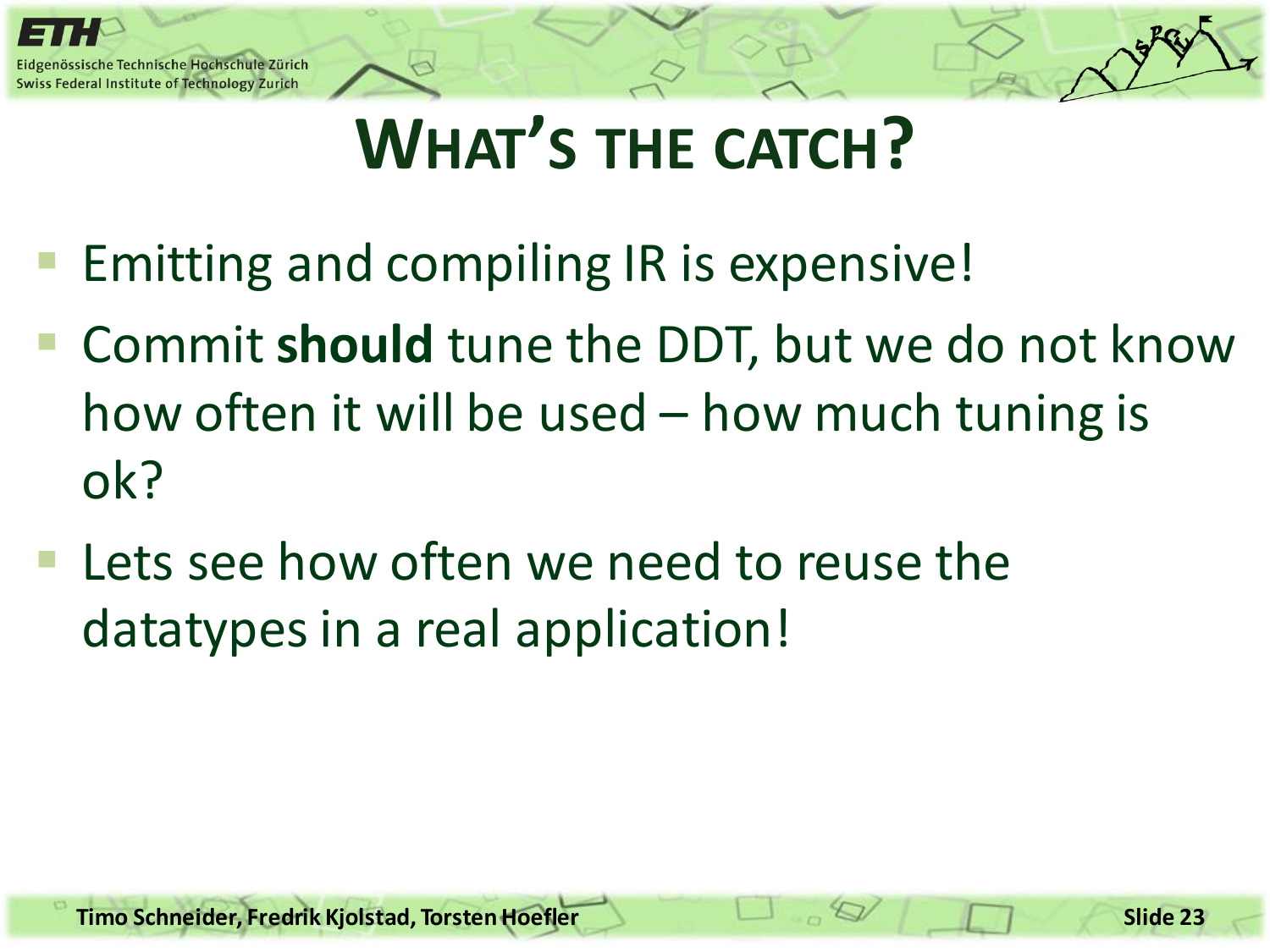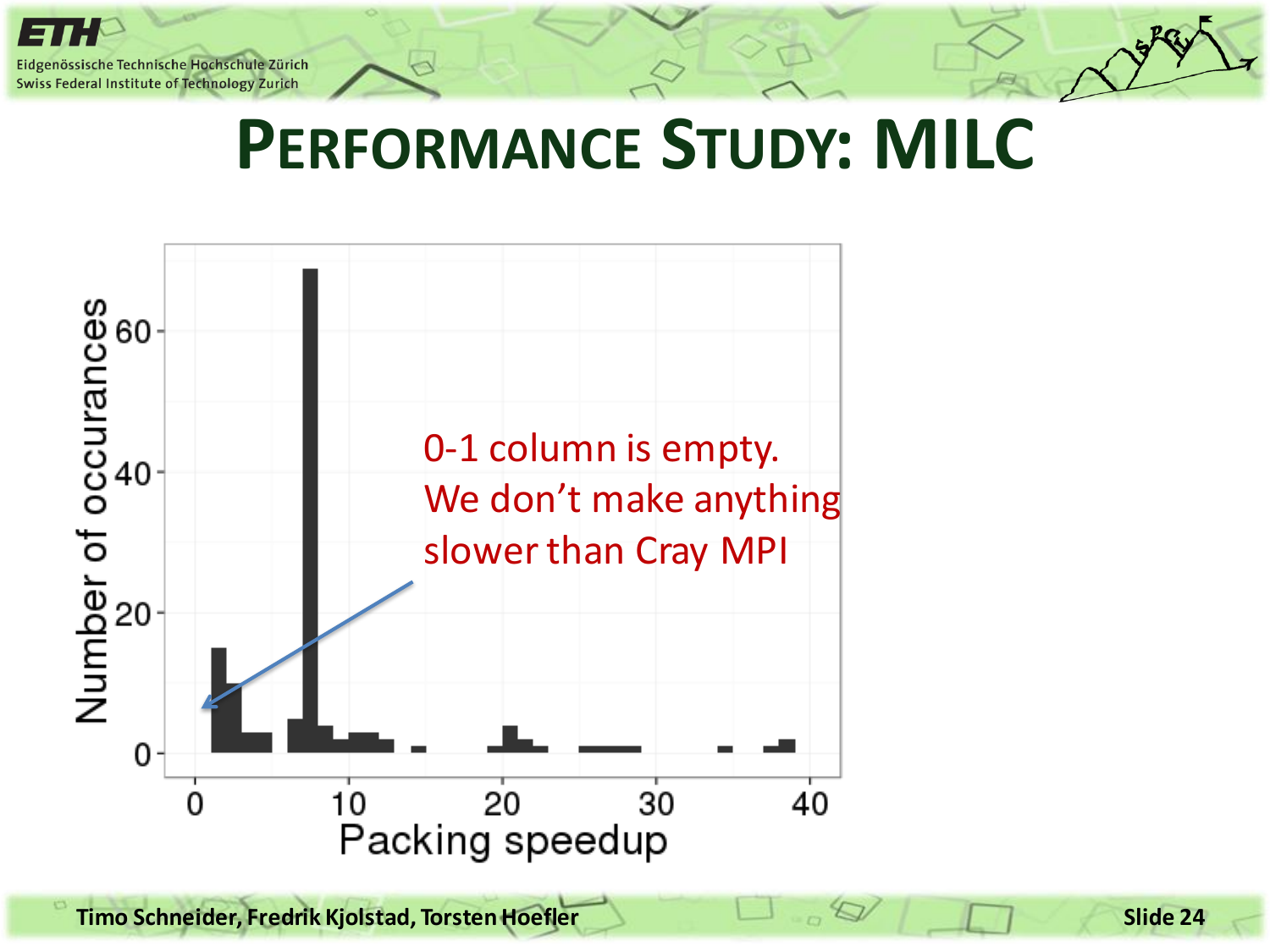

**Timo Schneider, Fredrik Kjolstad, Torsten Hoefler Slide 25**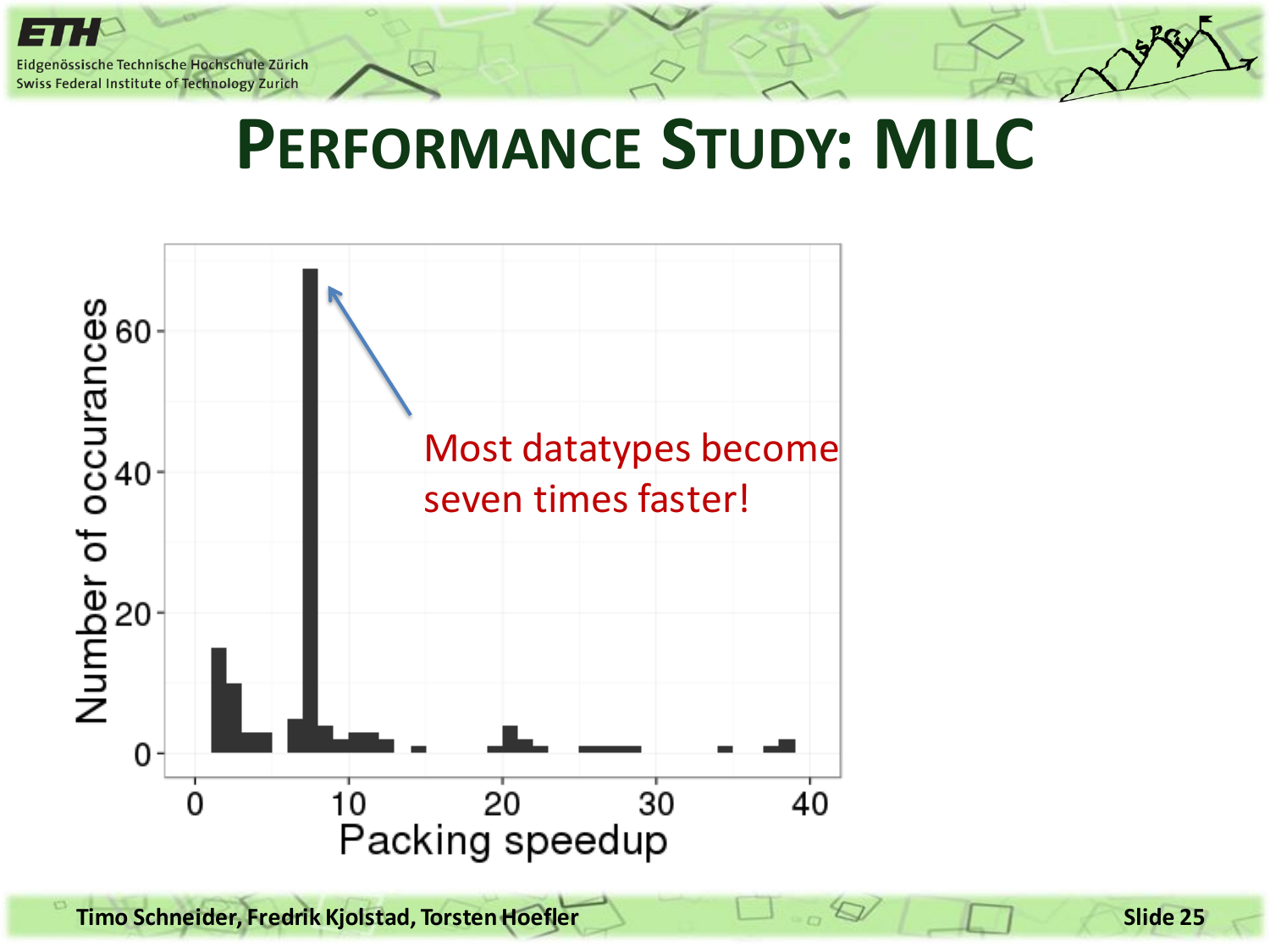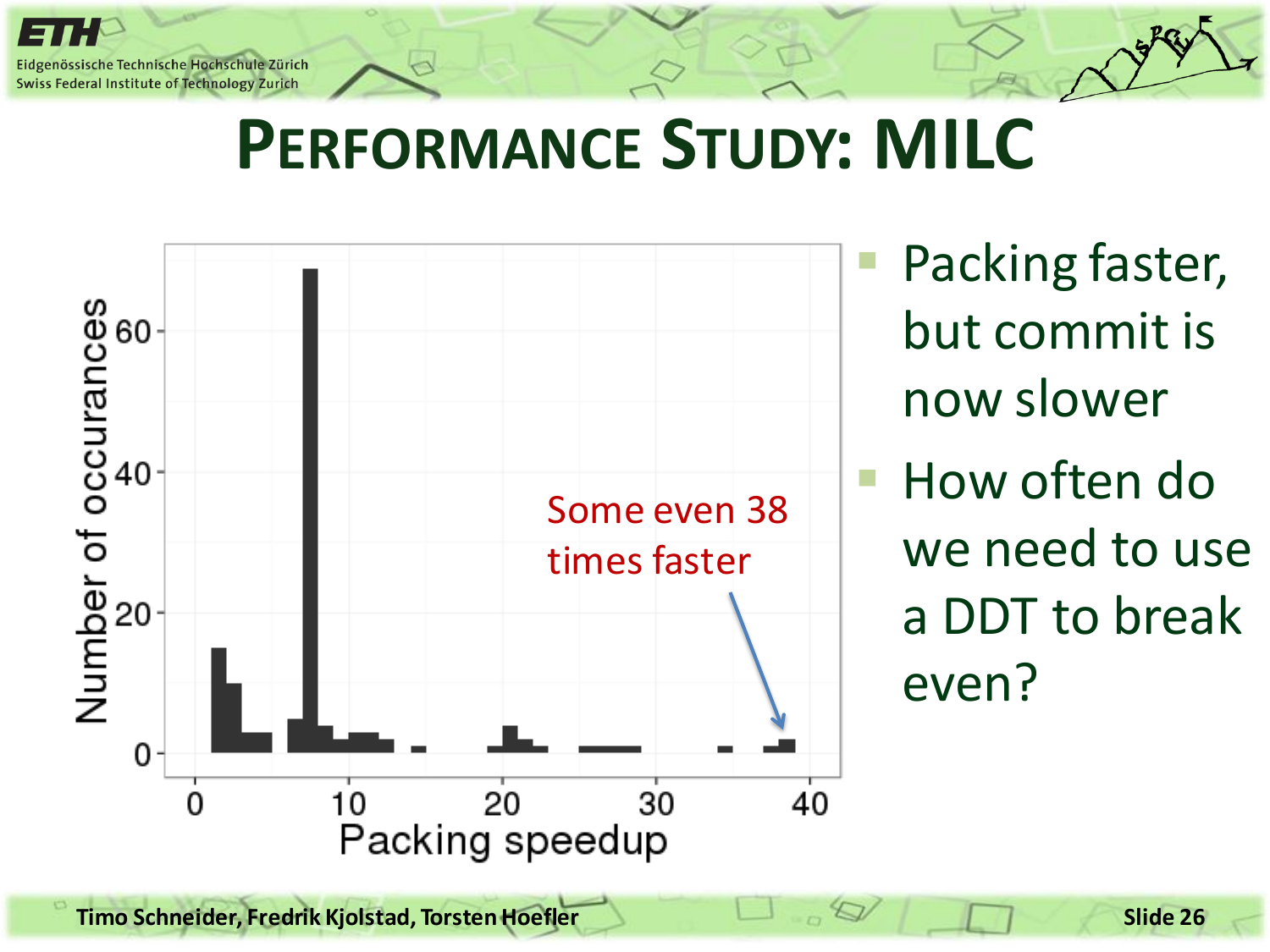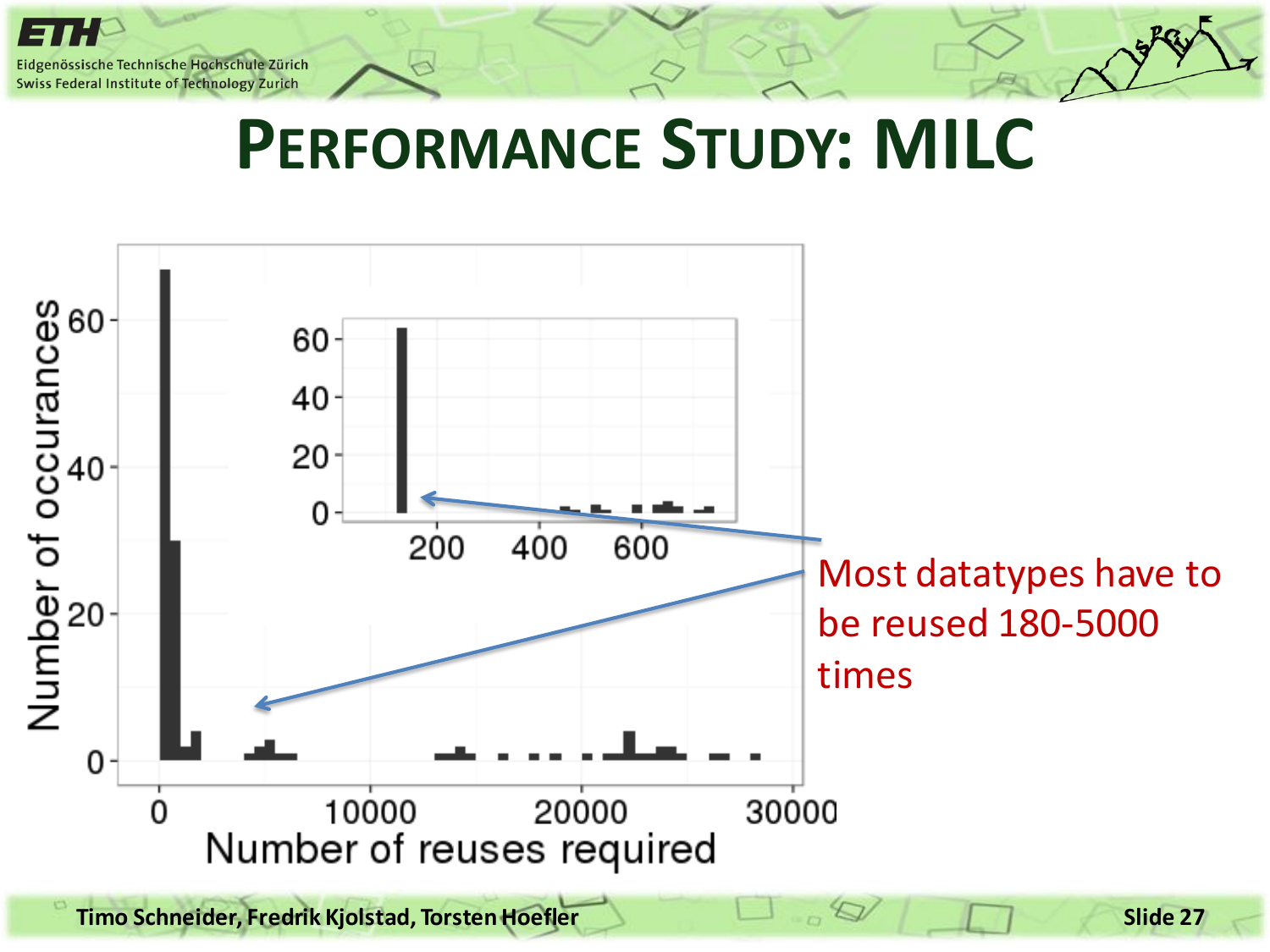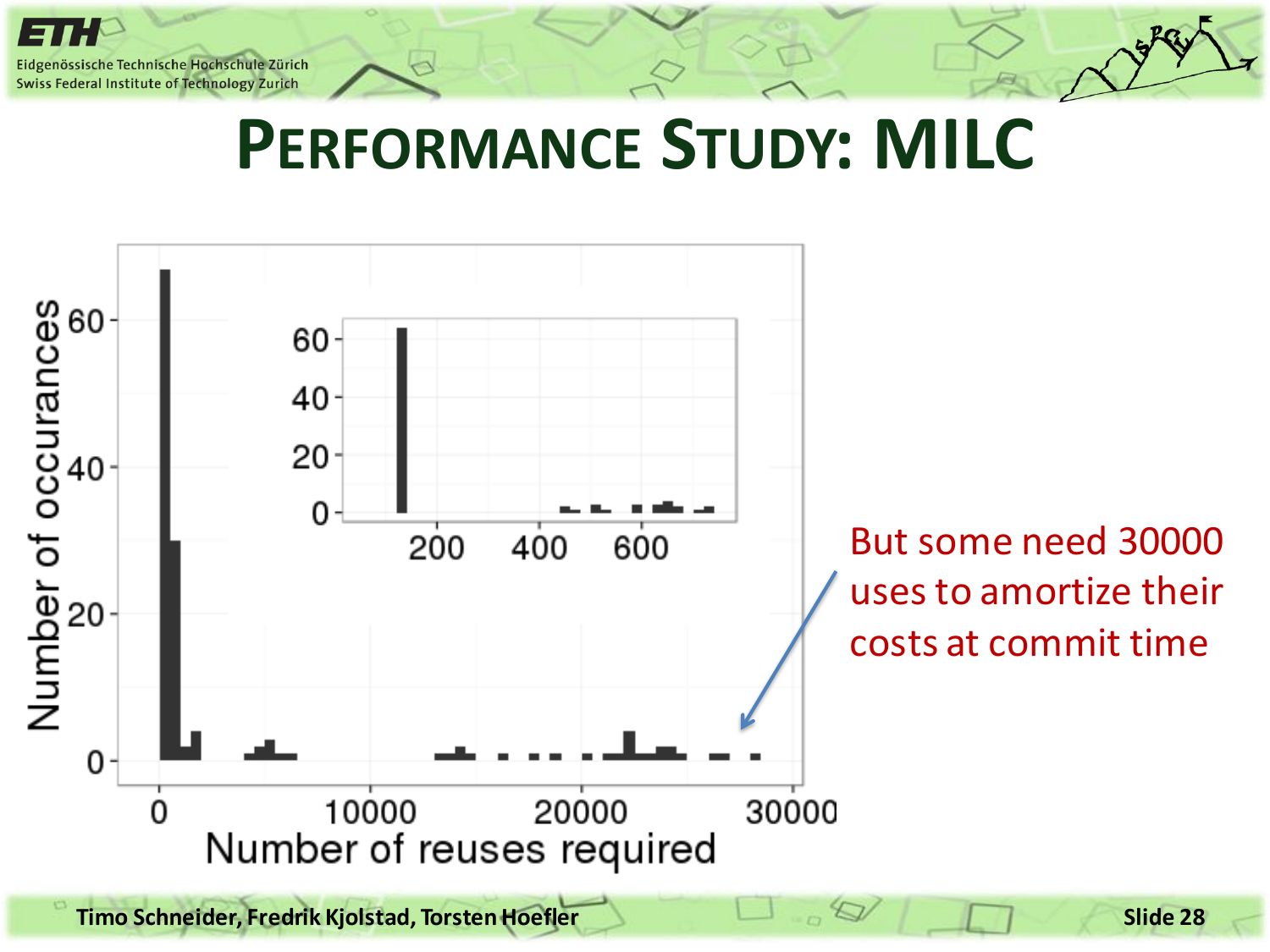# **PERFORMANCE HINTS FOR DDTS**

- How often will the DDT be reused?
- How will it be used (Send/Recv/Pack/Unpack)?
- Will the buffer argument be always the same?
- Will the data to pack be in cache or not?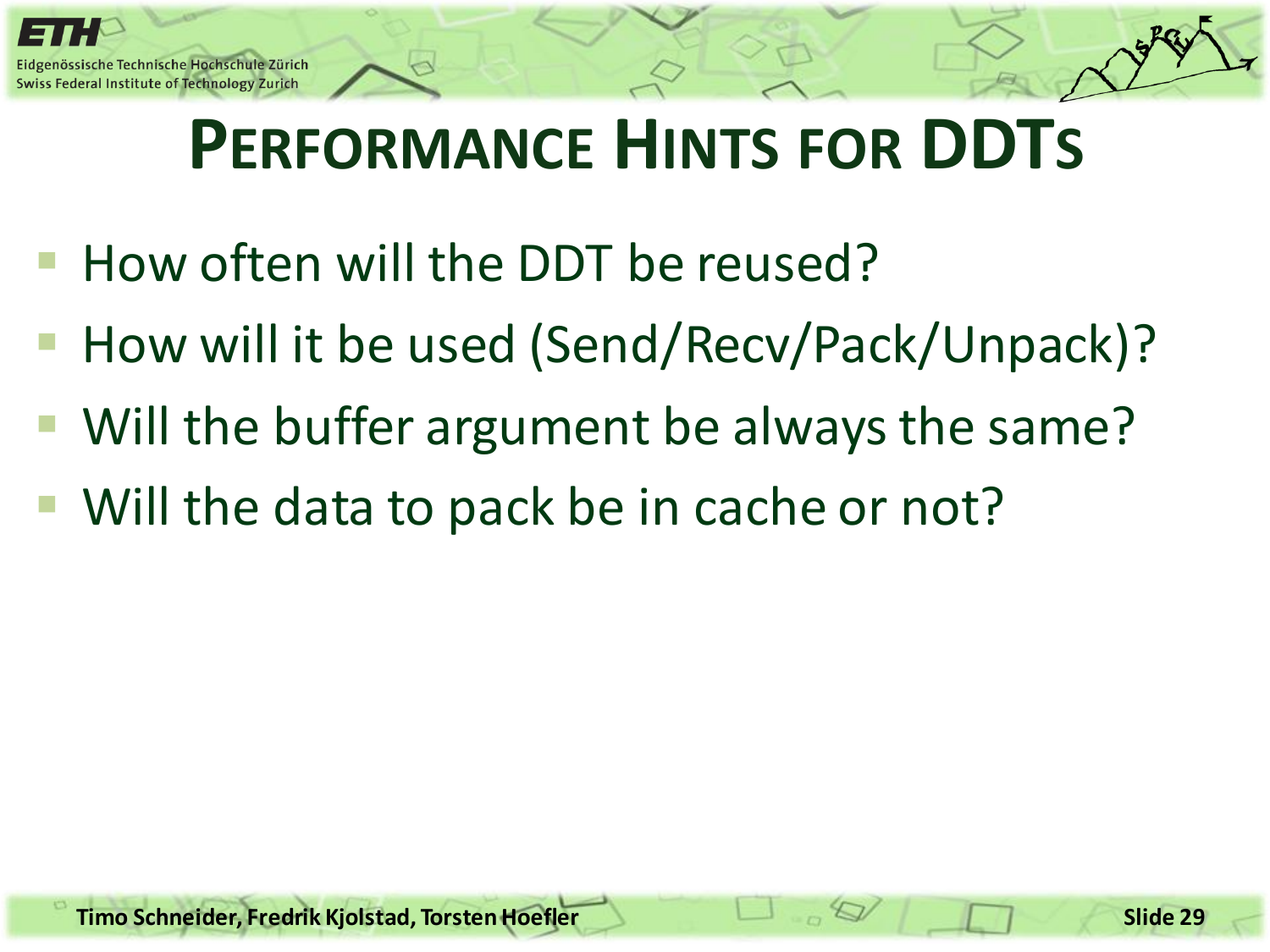#### **CAN WE BEAT MANUAL PACKING?**



**Timo Schneider, Fredrik Kjolstad, Torsten Hoefler Slide 30**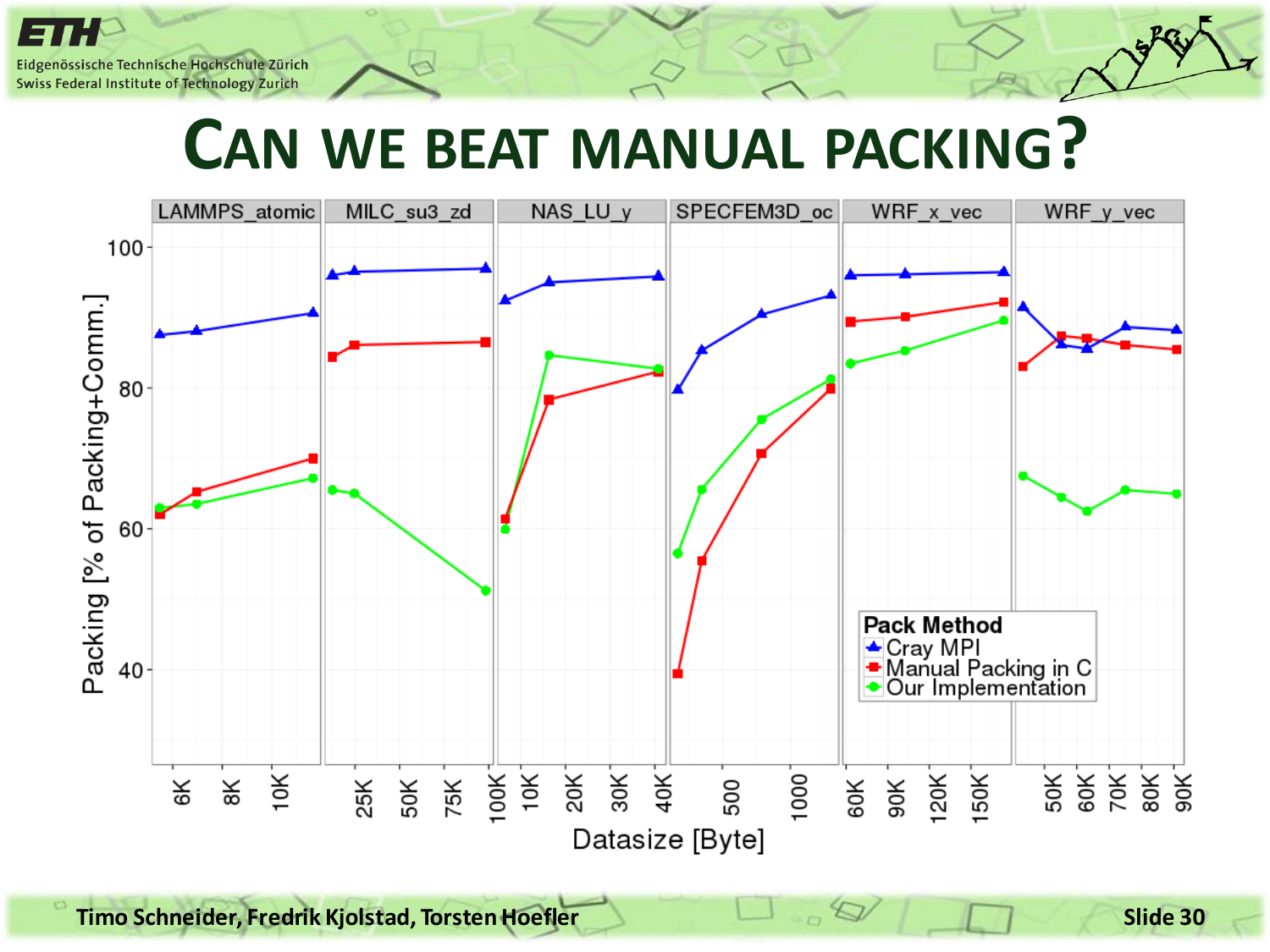

# **FUTURE WORK**

- Currently we do not support pipelining of packing and communicating
- Our packing library is not yet integrated with an MPI implementation – we use the MPI Profiling interface to hijack calls

[http://spcl.inf.ethz.ch/Research/Parallel\\_Programming/](http://spcl.inf.ethz.ch/Research/Parallel_Programming/) [MPI\\_Datatypes/libpack](http://spcl.inf.ethz.ch/Research/Parallel_Programming/)